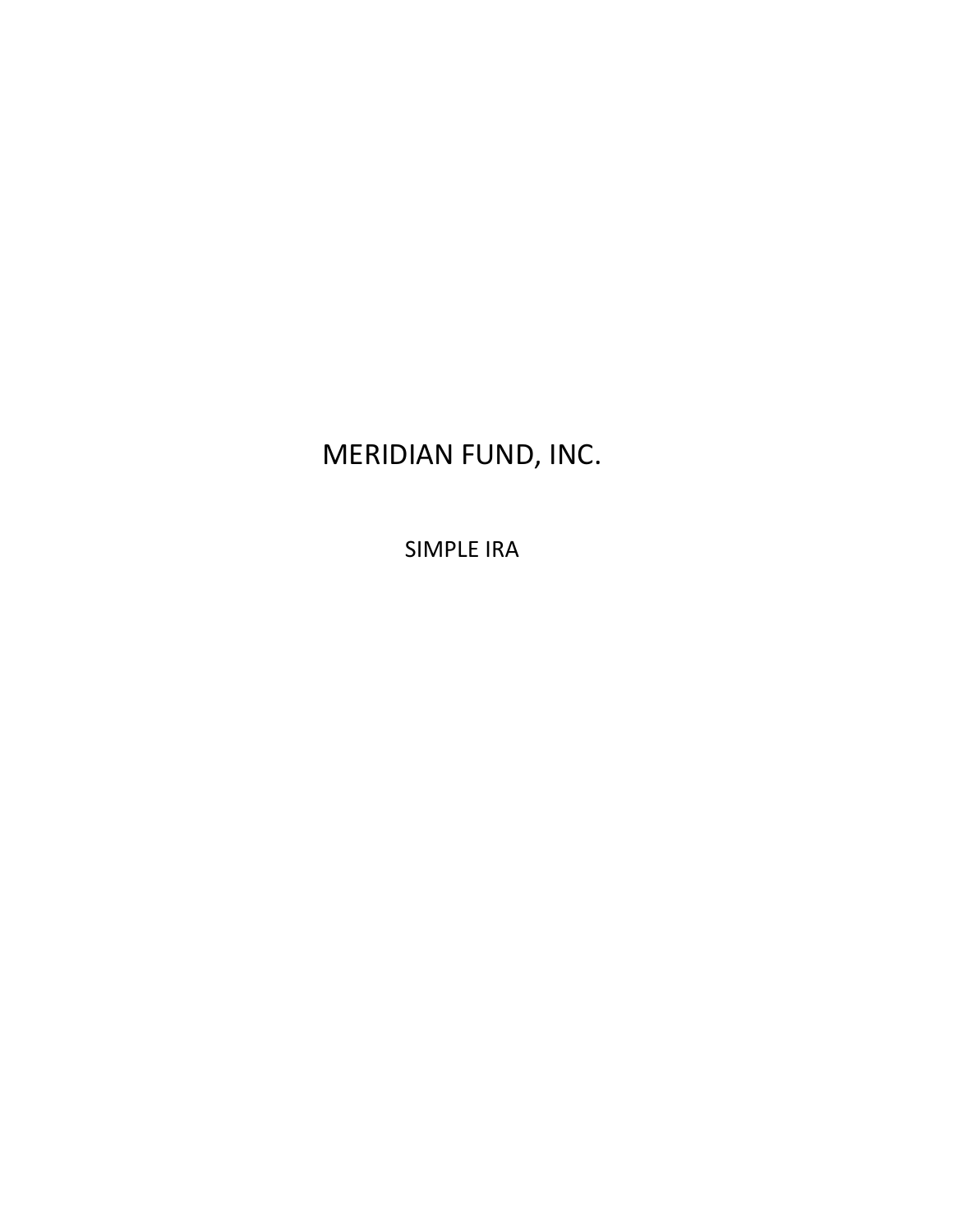**[This page has been left blank]**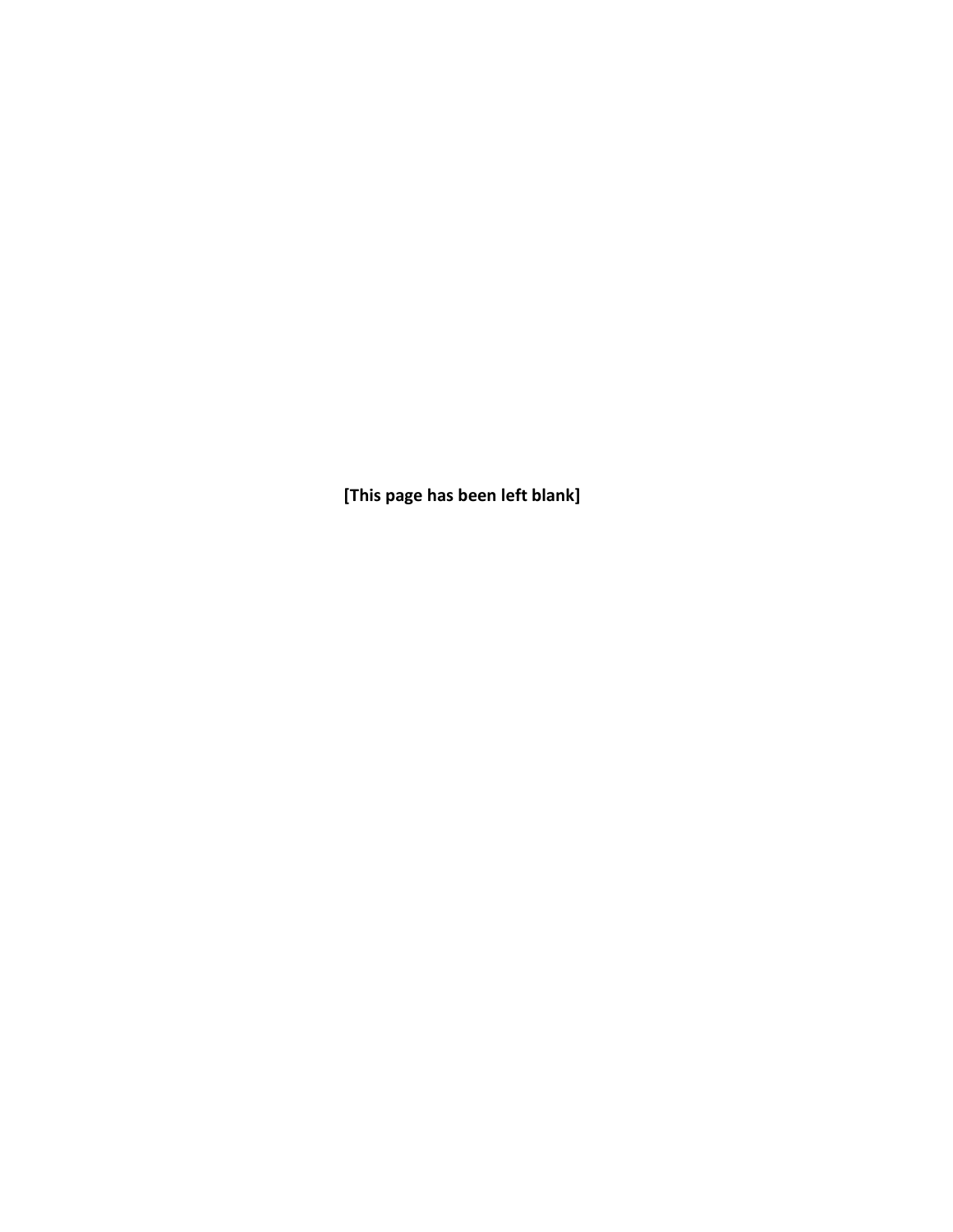# **BNY MELLON INVESTMENT SERVICING TRUST COMPANY**

# **Supplement to the SIMPLE Individual Retirement Account (SIMPLE IRA) Disclosure Statement for Tax Year 2022**

### **2022 SIMPLE IRA CONTRIBUTION LIMITS:**

The maximum allowable contribution to your SIMPLE IRA for tax year 2022 is 100% of your salary up to \$14,000 as deferred compensation. This limit is in addition to your employer's matching or non-elective contributions. In the case of an eligible employee who will be age 50 or older before the end of the calendar year, the above limitation is increased by \$3,000 (total of \$17,000 for 2022). For tax years after 2022, the above limits may be subject to Internal Revenue Service (IRS) cost-of-living adjustments, if any. Please read the SIMPLE Individual Retirement Account Disclosure Statement carefully or consult IRS Publications 560 or consult a professional tax advisor for more information about eligibility requirements and contribution restrictions.

### **REQUIRED DISTRIBUTIONS FROM A SIMPLE IRA:**

Note that the IRS Uniform Lifetime Distribution Period Table referenced in the SIMPLE IRA Disclosure Agreement for use in calculating Required Minimum Distributions (RMDs) has been updated. The updated Table is applicable for distribution calendar years beginning on or after January 1, 2022. Until such time as the IRS updates Publication 590-B, *Distributions from Individual Retirement Arrangements (IRAs)*, the updated Tables can be found in the Federal Register article located at https://www.govinfo.gov/content/pkg/FR-2020-11-12/pdf/2020-24723.pdf. The Uniform Lifetime Table can be found on page 7 of 32 of the article.

#### **EARLY DISTRIBUTIONS FROM A SIMPLE IRA:**

Your receipt or use of any portion of your SIMPLE IRA before you attain age 59% is considered an early or premature distribution. The distribution is subject to a penalty tax equal to 10% of the distribution (the penalty tax is increased to 25% if the distribution occurs prior to satisfying the required two year holding period) unless one of the following exceptions applies to the distribution:

- **1. Death** After your death, distributions made to your beneficiary.
- **2. Disability**  If at the time of distribution, you are disabled (within the meaning of section 72(m)(7) of the Internal Revenue Code)
- **3. Substantially equal periodic payments**  You are not subject to the additional early distribution penalty tax if you are taking a series of substantially equal periodic payments (at least annual payments) over your life expectancy or the joint life expectancy of you and your beneficiary.<sup>1</sup>
- **4. Unreimbursed medical expenses**  If you take payments to pay for unreimbursed medical expenses that exceed a specified percentage of your adjusted gross income. The medical expenses may be for you, your spouse, or any dependent listed on your tax return.<sup>1</sup>
- **5. Health insurance premiums**  If you are unemployed and have received unemployment compensation for 12 consecutive weeks under a federal or state program, you may take payments from your SIMPLE IRA to pay for health insurance premiums.<sup>1</sup>
- **6. Higher education expenses**  Payments taken for certain qualified higher education expenses for you, your spouse, or the children or grandchildren of you or your spouse.<sup>1</sup>
- **7. First-time homebuyer**  You may take payments from your SIMPLE IRA to use toward qualified acquisition costs of buying or building a principal residence. The amount you may take for this reason may not exceed a lifetime maximum of \$10,000. The payment must be used for qualified acquisition costs within 120 days of receiving the distribution.<sup>1</sup>
- **8. IRS levy**  Payments from your SIMPLE IRA made to the U.S. government in response to a federal tax levy.
- **9. Qualified reservist distributions**  If you are a qualified reservist member called to active duty for more than 179 days or an indefinite period, the payments you take from your SIMPLE IRA during the active duty period. $1$
- **10. Qualified birth or adoption**  Payments from your SIMPLE IRA for the birth of your child or the adoption of an eligible adoptee will not be subject to the 10% early distribution penalty tax if the distribution is taken during the one-year period beginning on the date of birth of your child or the date on which your legal adoption of an eligible adoptee is finalized. An eligible adoptee means any individual (other than your spouse's child) who has not attained age 18 or is physically or mentally incapable of self-support. The aggregate amount you may take for this reason may not exceed \$5,000 for each birth or adoption.<sup>1</sup>

You must file IRS Form 5329 along with your income tax return to the IRS to report and remit any additional taxes if your distribution is not for one of the above reasons.

<sup>1</sup>*We do not report distributions for these exceptions on IRS Form 1099-R as exempt from the early distribution penalty. You must file IRS Form 5329 along with your income tax return to the IRS to claim a penalty tax exception for this reason.*

The above is general information on SIMPLE IRA distributions. You may wish to review *IRS Publication 590-B*, *Distributions from Individual Retirement Arrangements (IRAs) and IRS Publication 560 Retirement Plans for Small Business (SEP, SIMPLE, and Qualified Plans),* from the IRS or refer to the IRS website at www.irs.gov. If you have questions about whether a distribution includes any amount subject to federal income or the early distribution tax, please speak with a qualified tax professional.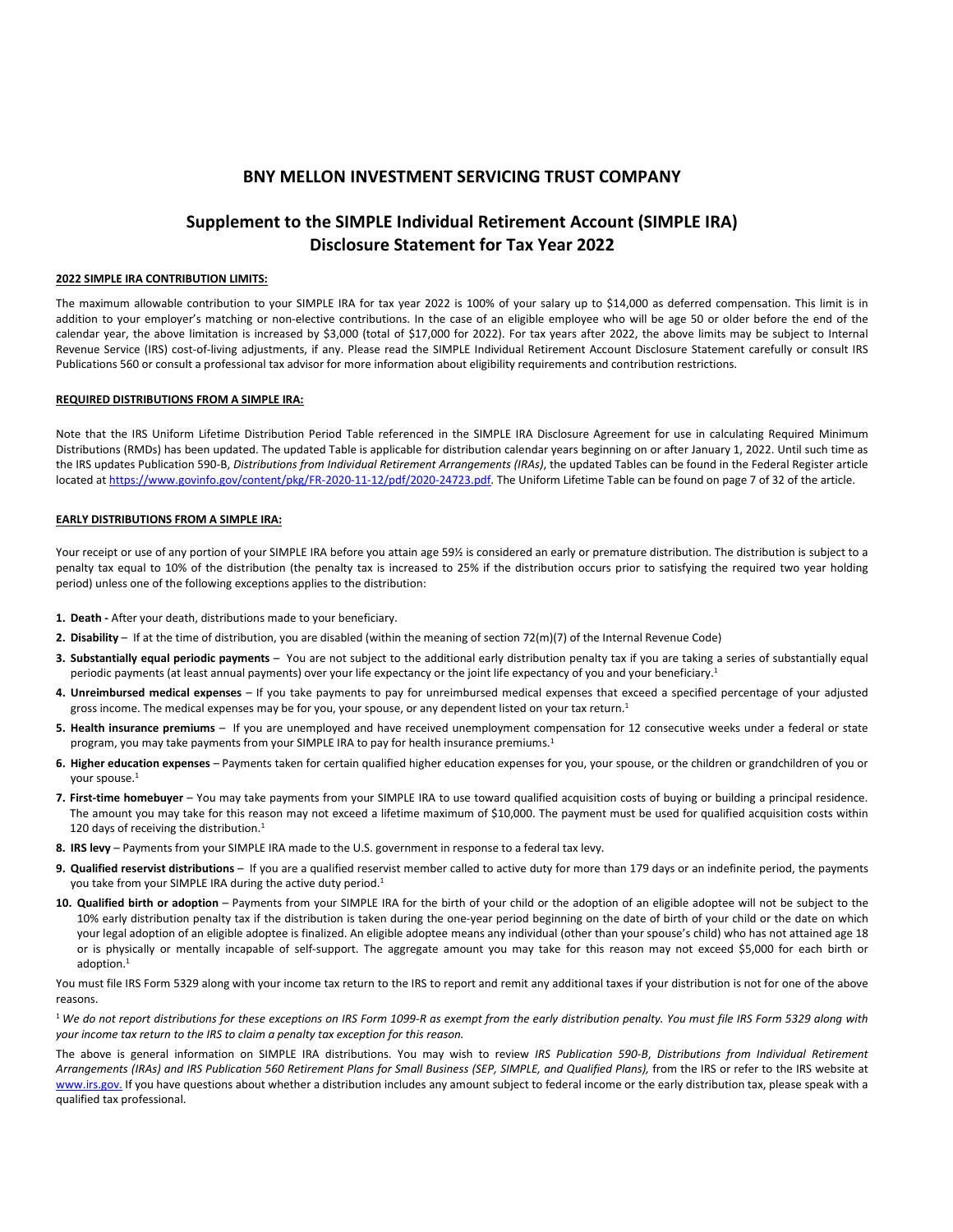# **TABLE OF CONTENTS**

| SIMPLE INDIVIDUAL RETIREMENT ACCOUNT (IRA) DISCLOSURE STATEMENT  1 |  |
|--------------------------------------------------------------------|--|
|                                                                    |  |
|                                                                    |  |
|                                                                    |  |
|                                                                    |  |
|                                                                    |  |
|                                                                    |  |

References to the "Custodian" mean BNY Mellon Investment Servicing Trust Company.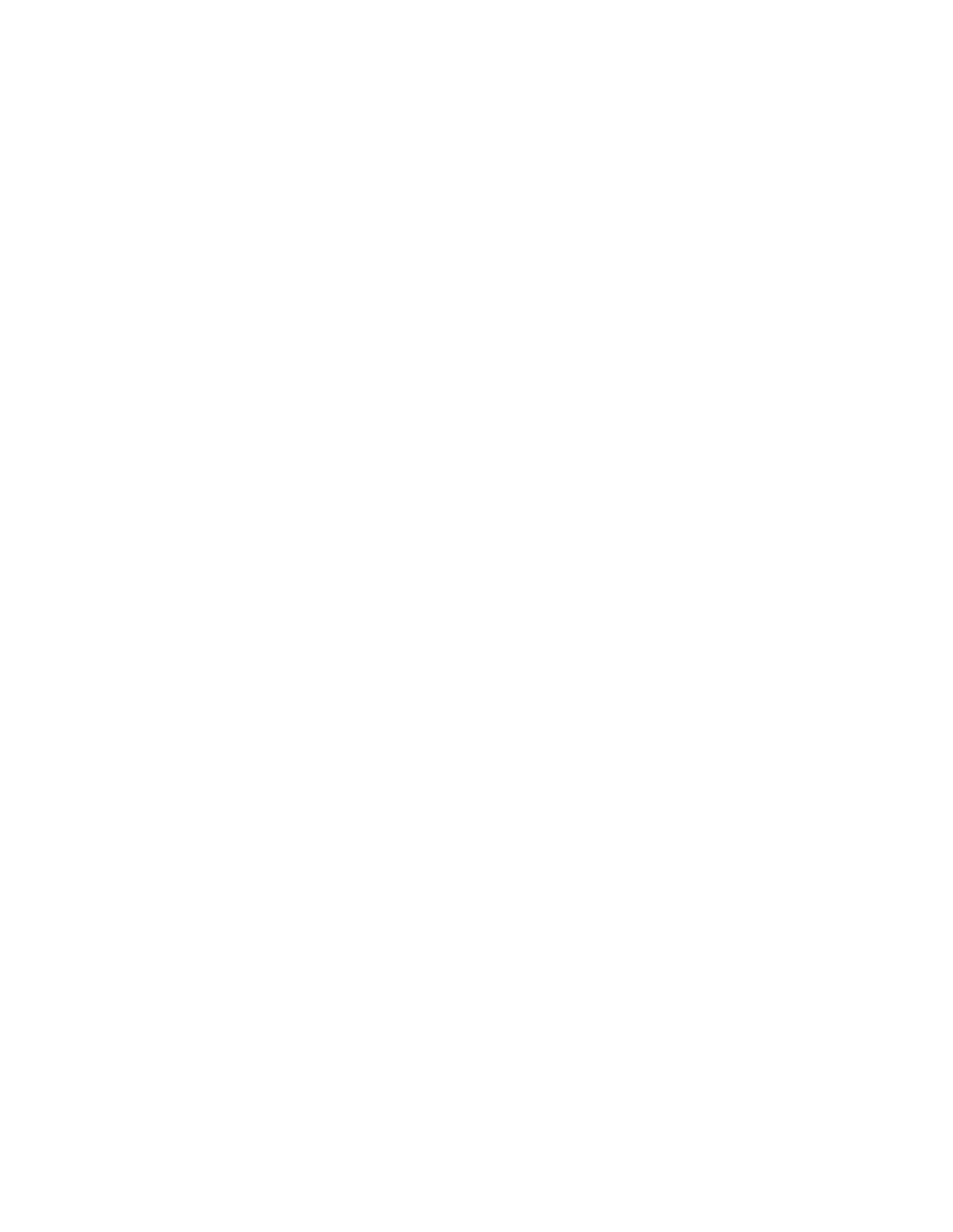# **SIMPLE INDIVIDUAL RETIREMENT ACCOUNT (IRA) DISCLOSURE STATEMENT**

The following information is the disclosure statement required by federal tax regulations. You should read this Disclosure Statement, the Custodial Account Agreement and prospectuses for the mutual funds in which your Savings Incentive Match Plan for Employees of Small Employers Individual Retirement Account ("SIMPLE IRA") contributions will be invested. The rules governing IRAs are subject to change. You should consult Internal Revenue Service ("IRS") Publications 560 and 590 or the IRS web site www.irs.gov for updated rules and requirements.

#### **IMPORTANT INFORMATION ABOUT U.S. GOVERNMENT REQUIREMENTS THAT MAY AFFECT YOUR ACCOUNT**

BNY Mellon Investment Servicing Trust Company ("BNY Mellon", "we", or "us"), provides custodial and administrative services for your retirement or savings account. As a result of this role, persons who open a retirement or savings account are considered 'customers' of BNY Mellon ("you" or "your").

To help the U.S. Government fight the funding of terrorism and money laundering activities, Federal law requires BNY Mellon, as a financial institution, to obtain, verify, and record information that identifies each person who opens an account. All accounts we open are opened on a conditional basis – conditioned on our ability to verify your identity in accordance with Federal law.

When establishing an account, you are required to provide your full legal name, address, government issued identification number (e.g. social security number), date of birth, and other information within your account-opening application that will allow us to identify you. We may also request a copy of your driver's license or other identifying documents and may consult third-party databases to help verify your identity. If the account you are opening will be registered in the name of a beneficiary, trust, or estate or charity, we may require additional identifying documentation.

#### **If you fail to provide any requested identifying information or documentation when opening your account, your new account application may be rejected.**

If we open your account, and you subsequently fail to provide all identification materials we request or if we are subsequently unable to adequately verify **your identity as required by U.S. Government regulations, we reserve the right to take any one or more of the following actions:** 

- We may place restrictions on your account which block all purchase transactions and we may place additional restrictions on your account blocking other transactional activities if we determine such additional restrictions are appropriate under Federal law or regulation.
- We may close your account, sell (i.e., "liquidate") the assets in your account in the prevailing market at the time, and send you a check representing the cash proceeds of your account. This distribution will be reported to the Internal Revenue Service and may result in unfavorable consequences to you under Federal and state tax laws.

You May Incur Losses. Despite being opened as a conditional account, your account will be invested as you instruct and you will be subject to all market risks during the period between account opening and any liquidation necessitated by your failure to furnish requested identifying information or by an inability to adequately verify your identity. You may also be subject to additional market risks if the additional transactional restrictions discussed above are placed on your account. In addition, the closing of your account may subject you to fees and charges imposed by a sponsor, issuer, depository or other person or entity associated with one or more of the assets in which you are invested, and any sales charges you may have paid in connection with your purchases will not be refunded.

You Assume All Responsibility For These Losses. BNY Mellon expressly disclaims any responsibility or liability for losses you incur as a result of your failure to furnish identification materials we request, including investment losses and any other loss or damage (including but not limited to lost opportunities and adverse tax consequences). If you proceed with the account opening process, you accept all risks of loss resulting from any failure of yours to furnish the identification materials we request or from a subsequent inability to adequately verify your identity in accordance with Federal law or regulation.

#### **STATE UNCLAIMED PROPERTY LAW DISCLOSURE**

The assets in your custodial account are subject to state unclaimed property laws which provide that if no activity occurs in your account within the time period specified by the particular state law, your assets must be transferred to the appropriate state. We are required by law to advise you that your assets may be transferred to an appropriate state in compliance with these state laws.

#### **REVOCATION OF YOUR SIMPLE IRA**

You have the right to revoke your SIMPLE IRA and receive the entire amount of your initial investment by notifying the Custodian in writing within seven (7) days of establishing your SIMPLE IRA (account open date). If you revoke your SIMPLE IRA within seven days, you are entitled to a return of the entire amount contributed, without adjustment for such items as sales commissions, administrative expenses, or fluctuations in market value. If you decide to revoke your SIMPLE IRA, notice should be delivered or mailed to the address listed in the application instructions.

This notice should be signed by you and include the following:

- 1. The date.
- 2. A statement that you elect to revoke your SIMPLE IRA.
- 3. Your SIMPLE IRA account number.
- 4. The date your SIMPLE IRA was established.
- 5. Your signature and your name printed or typed.

Mailed notice will be deemed given on the date that it is postmarked, if it is properly addressed and deposited either in the United States mail, first class postage prepaid, or with an IRS approved overnight service. This means that when you mail your notice, it must be postmarked on or before the seventh day after your SIMPLE IRA was opened. A revoked IRA will be reported to the IRS and the participant on IRS Forms 1099-R and 5498.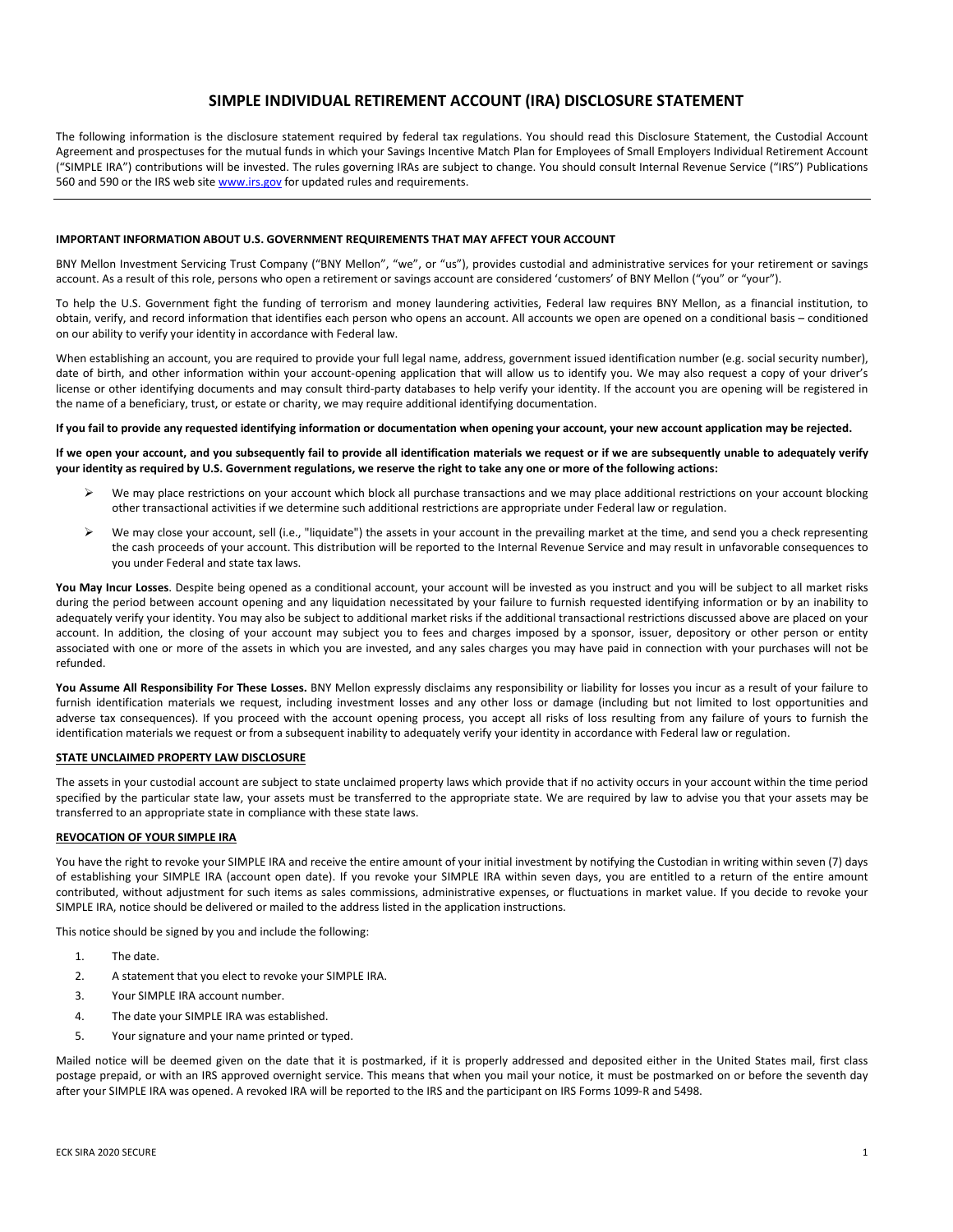#### **YOUR SIMPLE IRA ACCOUNT**

You have opened a SIMPLE IRA, which is an IRA for the exclusive benefit of you and your beneficiaries, created by a written instrument (the Custodial Account Agreement).

The following requirements apply to your SIMPLE IRA:

- 1. Contributions, transfers and rollovers may be made only in "cash" by check, draft, or other form acceptable to the Custodian.
- 2. The Custodian must be a bank, trust company, savings and loan association, credit union or a person who is approved to act in such a capacity by the Secretary of the Treasury.
- 3. No part may be invested in life insurance contracts.
- 4. Your interest must be nonforfeitable.
- 5. The assets of the custodial account may not be mixed with other property except in a common investment fund.
- 6. You must begin receiving distributions from your account no later than;
	- i. April 1 of the year following the year in which you attain age 70%; if you attained age 70 % in or prior to 2019 (those owners born on or prior to June 30, 1949)
	- ii. April 1 of the year following the year in which you attain age 72; if you attain age 70 % in or after 2020 (those owners born on or after July 1, 1949)
	- iii. and distributions must be completed over a period that is not longer than the joint life expectancy of you and your beneficiary

#### **CONTRIBUTIONS**

For 2022, the elective deferral contribution limit is \$14,000 or 100% of your salary, whichever is less. In the case of an eligible employee who will be age 50 or older before the end of the calendar year, the above limitation is \$17,000 for 2022. For tax years after 2022, the above limits may be subject to IRS cost-of-living adjustments, if any. Please read the SIMPLE Individual Retirement Account (IRA) Disclosure Statement carefully or consult IRS Publication 560 or a professional tax advisor for more information about eligibility requirements and contribution restrictions.

#### **TAX TREATMENT OF CONTRIBUTIONS**

Salary reduction contributions to a SIMPLE IRA are excludable from federal income tax and are not subject to federal income tax withholding until distributed to you. Salary reduction contributions to a SIMPLE IRA are subject to tax under the Federal Insurance Contributions Act ("FICA"), the Federal Unemployment Tax Act ("FUTA"), and the Railroad Retirement Tax Act ("RRTA"), and should be reported accordingly by your employer on Form W-2, Wage and Tax Statement. Your employer's matching and non-elective contributions to your SIMPLE IRA are not subject to FICA, FUTA, or RRTA taxes, and are not required to be reported on Form W-2. Check with your professional tax advisor or the IRS website www.irs.gov for more information.

#### **DESCRIPTION OF AVAILABLE OPTIONS FOR YOUR CONTRIBUTIONS**

The assets in your custodial account will be invested in accordance with instructions communicated by you (or following your death, by your beneficiary) or by your (or following your death, your beneficiary's) authorized agent. Account contributions may be invested in shares of one or more mutual funds made available to you in connection with this SIMPLE IRA account (the "Mutual Funds"), or in other investments that are eligible for investment under section 408(a) of the Internal Revenue Code and that are acceptable to the Custodian as investments under the SIMPLE Individual Retirement Account (IRA) Application and Adoption Agreement.

**Mutual Fund Option**: An investment in one or more Mutual Funds involves investment risks, including possible loss of principal. In addition, growth in the value of your Mutual Funds is neither guaranteed nor protected due to the characteristics of a mutual fund investment. Detailed information about the shares of each Mutual Fund available to you for investment of your SIMPLE IRA contributions must be furnished to you in the form of a prospectus. The method for computing and allocating annual earnings is set forth in the prospectus. (See the section of each prospectus entitled "Dividends.") The prospectus also sets forth the costs and expenses you incur by being invested in a particular Mutual Fund; such costs and expenses reduce any yield you might obtain from the Mutual Funds. (See the section of the prospectus entitled "Expense Table" and the sections referred to therein.) For further information regarding expenses, earnings, and distributions of a particular Mutual Fund, see that Mutual Fund's financial statements, prospectus and/or statement of additional information.

#### **EXCESS DEFERRALS**

Important: Please consult with your employer to discuss the appropriate steps to correct excess contributions.

Amounts deferred to your SIMPLE IRA in excess of the allowable limit may be subject to a non-deductible excise tax of 6% for each year until the excess is removed. The 6% excise tax will not apply if the excess contribution and earnings allocable to it are distributed by April 15th of the year following the annual deferral. Amounts distributed after April 15<sup>th</sup> may incur additional adverse tax consequences. You should consult a professional tax advisor if distributing an excess after April 15th. Earnings will be removed with the excess contribution pursuant to Internal Revenue Code Section 408(d)(4) and IRS Publication 590. For the purpose of the excess contribution, we will calculate the net income attributable ("NIA") to the contribution using the method provided for in the IRS Final Regulations for Earnings Calculation for Returned or Recharacterized Contributions*.* This method calculates the NIA based on the actual earnings and losses of the SIMPLE IRA during the time it held the excess contribution. Please note that a negative NIA is permitted and, if applicable, will be deducted from the amount of the excess contribution. An IRS Form 1099-R will be issued in the year the distribution takes place. You must file IRS Form 5329 to report excise tax.

Consult a professional tax advisor, IRS Publications 560 and 590 or the IRS website www.irs.gov for more information pertaining to excess contributions.

#### **RESTRICTION ON INDIRECT (60-DAY) ROLLOVERS**

An IRA participant is allowed only one rollover from one IRA to another (or the same IRA) across all IRAs (Traditional, Rollover, Roth, SEP, SARSEP and SIMPLE) in aggregate that a taxpayer owns in any 12-month or 365-day period. As an alternative, a participant can make an unlimited number of trustee-to-trustee transfers where the proceeds are delivered directly to the receiving financial institution, successor custodian or trustee. You must contact the receiving institution to initiate a trustee-to-trustee transfer. For more information please visit the Internal Revenue Service's web site www.irs.gov using the search term "IRA One-Rollover-Per-Year Rule".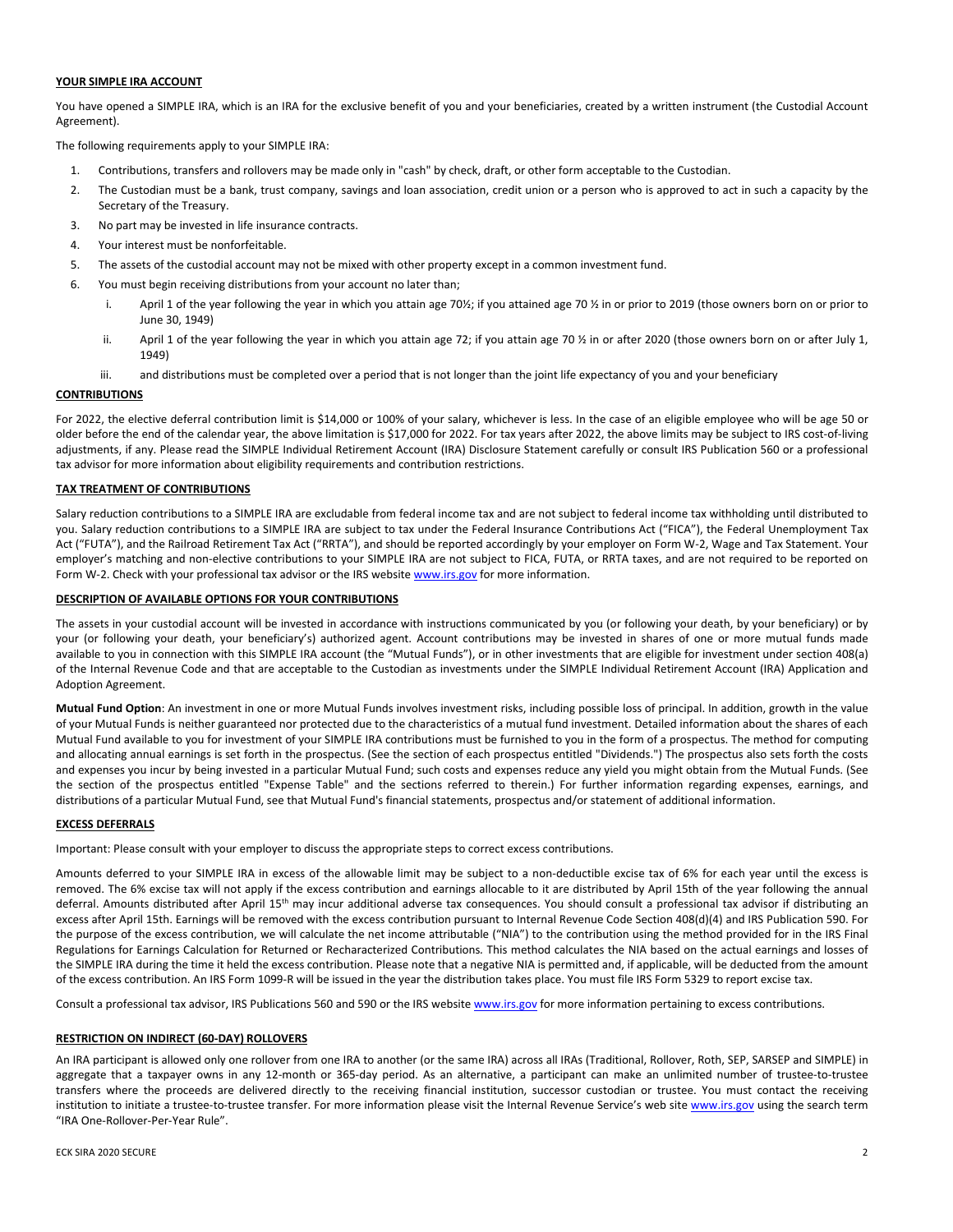#### **TRANSFERS AND ROLLOVERS INTO YOUR SIMPLE IRA**

SIMPLE IRAs are now permitted to accept rollover amounts from other IRAs (excluding Roth IRAs), qualified retirement plans, 403(b) plans and governmental 457(b) plans, provided the rollover occurs two years after the SIMPLE IRA is established. Previously, only SIMPLE IRA assets could be rolled over into a SIMPLE IRA.

#### **TRANSFERS AND ROLLOVERS BETWEEN SIMPLE IRAS**

In general, you may transfer the assets of one SIMPLE IRA to another SIMPLE IRA without tax consequences if you 1) transfer the assets by way of a direct trustee-to-trustee transfer, or 2) "rollover" a distribution. A nontaxable "rollover" occurs when you deposit money received into a SIMPLE IRA within 60 calendar days. The IRS strictly enforces the 60-day time limit. If you rollover only a portion of a distribution, the portion that is not rolled over will be subject to taxation and applicable penalties, if any. [See "Important Changes to the Rules Governing Indirect (60-day) Rollovers" above.]

### **LATE ROLLOVER CONTRIBUTIONS:**

The Internal Revenue Service (IRS) will permit you to deposit a late rollover contribution (exceeding the 60-day time limit), if you meet certain qualifications. All late rollover contribution deposits must be accompanied by a late rollover self-certification form. It is important to know that self-certification does not constitute an automatic waiver of the 60-day time limit. The IRS may, during the course of an examination, determine that your contribution does not meet the requirements for a waiver. If it is determined that you do not meet the requirements, you could be subject to additional income, income taxes and penalties. The IRA custodian is required to report all late rollover contribution deposits on IRS Form 5498. For more information and a list of qualifying events, please visit the Internal Revenue Service's web site www.irs.gov using the search term "Revenue Procedure 2020-46".

#### **TRANSFERS AND ROLLOVERS INTO OTHER TYPES OF RETIREMENT ACCOUNTS - REQUIRED TWO YEAR HOLDING PERIOD**

Once you have participated in your employer's SIMPLE IRA Plan for two years, you may transfer or rollover the assets in your SIMPLE IRA to another SIMPLE IRA, or to a Traditional or SEP IRA or an employer plan without tax consequences by means of a direct trustee-to-trustee transfer or a 60-day rollover. Any transfer or rollover out of a SIMPLE IRA into another type of IRA or employer plan prior to satisfying the required two year holding period (two years from the date on which you first participated in a SIMPLE IRA maintained by your employer) is treated as a distribution from your SIMPLE IRA, which is subject to taxation and may be subject to early distribution penalties (see "Taxation of SIMPLE IRA Distributions" below).

#### **TAXATION OF SIMPLE IRA DISTRIBUTIONS**

The income of your SIMPLE IRA is not taxed until the money is distributed to you. Distributions are taxable as ordinary income when received. A distribution received before you attain age 59½ is considered a premature distribution and is subject to a penalty tax equal to 10% of the distribution unless an exception applies (see "Early Distributions from a SIMPLE IRA" below). If the premature distribution is made prior to satisfying the required two year holding period (two years from the date on which you first participated in a SIMPLE IRA maintained by your employer) and no exception applies, then the penalty tax is increased to 25%.

#### **EARLY DISTRIBUTIONS FROM A SIMPLE IRA**

Your receipt or use of any portion of your SIMPLE IRA before you attain age 59% is considered an early or premature distribution. The distribution is subject to a penalty tax equal to 10% of the distribution (the penalty tax is increased to 25% if the distribution occurs prior to satisfying the required two year holding period) unless one of the following exceptions applies to the distribution:

- **1. Death** After your death, distributions made to your beneficiary.
- **2. Disability**  If at the time of distribution, you are disabled (within the meaning of section 72(m)(7) of the Internal Revenue Code)
- **3. Substantially equal periodic payments**  You are not subject to the additional early distribution penalty tax if you are taking a series of substantially equal periodic payments (at least annual payments) over your life expectancy or the joint life expectancy of you and your beneficiary.<sup>1</sup>
- **4. Unreimbursed medical expenses**  If you take payments to pay for unreimbursed medical expenses that exceed a specified percentage of your adjusted gross income. The medical expenses may be for you, your spouse, or any dependent listed on your tax return.<sup>1</sup>
- **5. Health insurance premiums**  If you are unemployed and have received unemployment compensation for 12 consecutive weeks under a federal or state program, you may take payments from your SIMPLE IRA to pay for health insurance premiums.<sup>1</sup>
- **6. Higher education expenses**  Payments taken for certain qualified higher education expenses for you, your spouse, or the children or grandchildren of you or your spouse.<sup>1</sup>
- 7. First-time homebuyer You may take payments from your SIMPLE IRA to use toward qualified acquisition costs of buying or building a principal residence. The amount you may take for this reason may not exceed a lifetime maximum of \$10,000. The payment must be used for qualified acquisition costs within 120 days of receiving the distribution.<sup>1</sup>
- **8. IRS levy**  Payments from your SIMPLE IRA made to the U.S. government in response to a federal tax levy.
- **9. Qualified reservist distributions**  If you are a qualified reservist member called to active duty for more than 179 days or an indefinite period, the payments you take from your SIMPLE IRA during the active duty period. $1$
- **10. Qualified birth or adoption**  Payments from your SIMPLE IRA for the birth of your child or the adoption of an eligible adoptee will not be subject to the 10% early distribution penalty tax if the distribution is taken during the one-year period beginning on the date of birth of your child or the date on which your legal adoption of an eligible adoptee is finalized. An eligible adoptee means any individual (other than your spouse's child) who has not attained age 18 or is physically or mentally incapable of self-support. The aggregate amount you may take for this reason may not exceed \$5,000 for each birth or adoption.<sup>1</sup>

You must file IRS Form 5329 along with your income tax return to the IRS to report and remit any additional taxes if your distribution is not for one of the above reasons.

<sup>1</sup>*We do not report distributions for these exceptions on IRS Form 1099-R as exempt from the early distribution penalty. You must file IRS Form 5329 along with your income tax return to the IRS to claim a penalty tax exception for this reason.*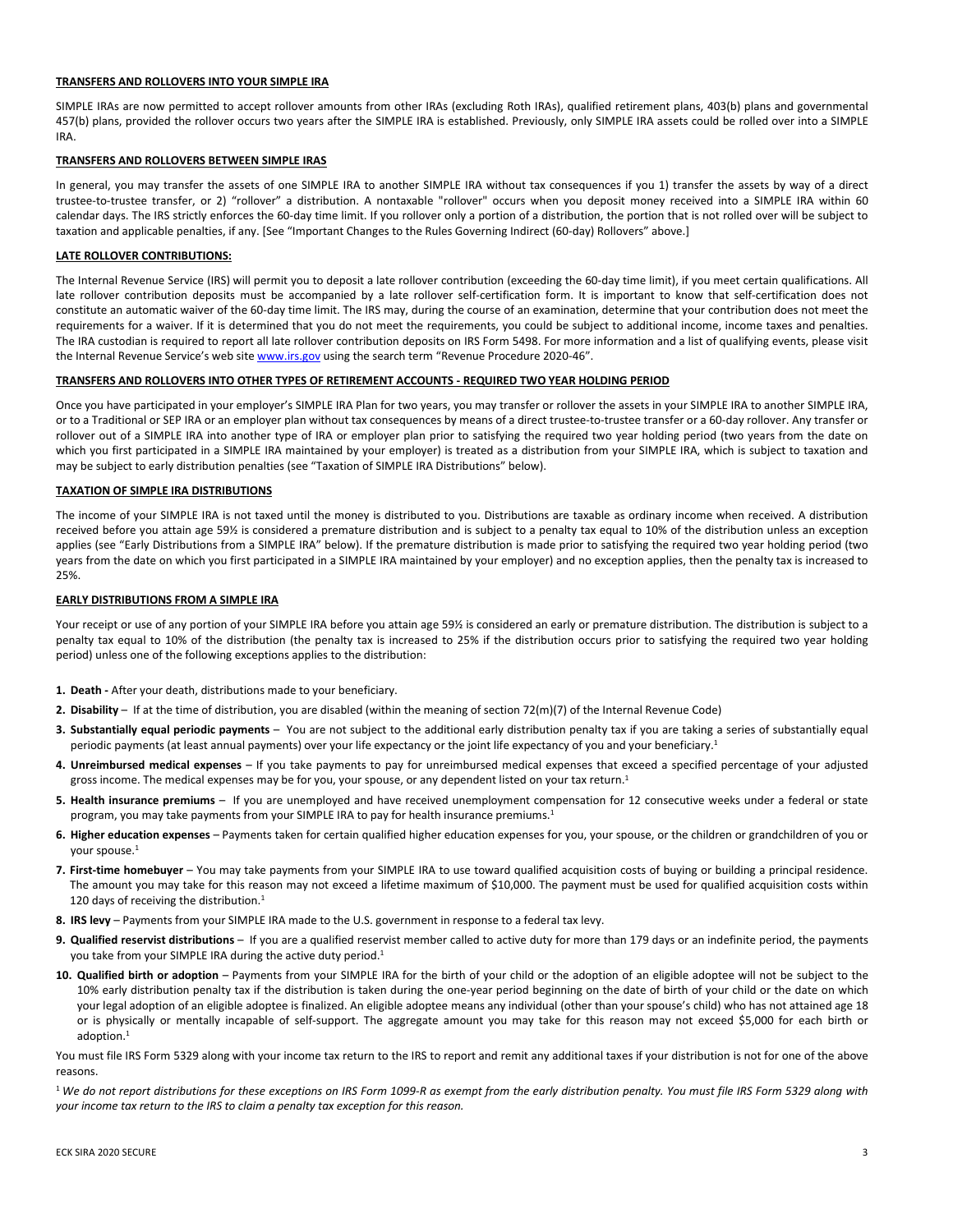The above is general information on SIMPLE IRA distributions. You may wish to review *IRS Publication 590-B*, *Distributions from Individual Retirement*  Arrangements (IRAs) and IRS Publication 560 Retirement Plans for Small Business (SEP, SIMPLE, and Qualified Plans), from the IRS or refer to the IRS website at www.irs.gov. If you have questions about whether a distribution includes any amount subject to federal income or the early distribution tax, please speak with a qualified tax professional.

#### **REQUIRED DISTRIBUTIONS FROM A SIMPLE IRA**

You are required to begin receiving minimum distributions from your IRA by your required beginning date, which is defined as:

- April 1 of the year following the year in which you attain age 70½; if you attained age 70 % in or prior to 2019 (those owners born on or prior to June 30, 1949), or
- April 1 of the year following the year in which you attain age 72; if you attain age 70 % in or after 2020 (those owners born on or after July 1, 1949)

The year you attain age 70½ or 72, as applicable, is referred to as your "first distribution calendar year". Your required minimum distribution for each year, beginning with the calendar year you attain age 70½ or 72, as applicable, is generally based upon the value of your account at the end of the prior year divided by the factor for your age (derived from the IRS Uniform Lifetime Distribution Period Table). This table assumes you have a designated spouse beneficiary exactly 10 years younger than you. However, if your spouse is your sole beneficiary and is more than 10 years younger than you, your required minimum distribution for each year is based upon the joint life expectancies of you and your spouse. The account balance that is used to determine each year's required minimum distribution amount is the prior year end fair market value (value as of December 31<sup>st</sup>), adjusted for outstanding rollovers, transfers and recharacterizations (that relate to a conversion or failed conversion made in the prior year). You are responsible for notifying the Custodian of any outstanding amounts.

If the amount distributed during a taxable year is less than the minimum amount required to be distributed, you will be subject to a penalty tax equal to 50% of the difference between the amount distributed and the amount required to be distributed. You are responsible for monitoring this schedule from year to year to make sure that you are withdrawing the required minimum amount. If you are subject to a federal penalty tax due to a missed required minimum distribution, you must file IRS Form 5329.

However, no payment will be made from this SIMPLE IRA until you provide the Custodian with a proper distribution request acceptable by the Custodian. Upon receipt of such distribution request, you may switch to a joint life expectancy in determining the required minimum distribution if your spouse was your sole beneficiary, as of the January 1<sup>st</sup> of the calendar year that contains your required beginning date, and such spouse is more than 10 years younger than you. The required minimum distribution for the second distribution calendar year and for each subsequent distribution calendar year must be made by December  $31^{st}$  of each such year. A SIMPLE IRA required minimum distribution election form is available from the Custodian.

#### **BENEFICIARY DESIGNATIONS**

**Per Stirpes Beneficiary Designations:** The Custodian shall accept as complete and accurate all written instructions provided in good order by the estate/executor with regard to the identification of the beneficiaries and the allocations thereto.

In the event of your death, the balance of your custodial account shall be paid to the primary beneficiaries who survive you in equal shares (or in the specified shares, if indicated). If none of the primary beneficiaries survive you, the balance of your account shall be paid to the contingent beneficiaries who survive you in equal shares (or in the specified shares, if indicated). If you name multiple primary beneficiaries and a beneficiary does not survive you, such interest is terminated and that percentage will be divided proportionately among the remaining primary beneficiaries. Similarly, unless you have specified otherwise, if no primary beneficiary survives you and you have named multiple contingent beneficiaries and a beneficiary does not survive you, such interest is terminated and that percentage will be divided proportionately among the remaining contingent beneficiaries.

You may change your beneficiaries at any time by giving written notice to the Custodian. If you do not designate a beneficiary, or if all designated beneficiaries predecease you, your surviving spouse will become the beneficiary of your IRA. If you do not have a surviving spouse at the time of your death, your estate will become the beneficiary of your IRA. If a trust is designated as a beneficiary, you must provide both the date of the trust and the name(s) of the trustee(s).

### **SPOUSAL BENEFICIARY DESIGNATION IN THE EVENT OF DIVORCE**

In the event of a divorce or legal separation, the Custodian will not automatically remove the former spouse as the designated beneficiary without court appointment. If your life circumstances have changed, we suggest you submit an IRA Beneficiary Designation Form. The current beneficiary designation on file with the Custodian will be deemed valid and in full force until such date as the Custodian receives a signed IRA Beneficiary Designation Form, in good order.

#### **SPOUSAL PROVISIONS FOR SAME SEX COUPLES**

In accordance with federal regulations, where an individual is lawfully married to another individual, regardless of sex, both individuals shall be treated as a "spouse" for federal tax purposes. Individuals in a civil union or domestic partnership will not be treated as spouses for federal tax purposes.

#### **SIMPLE IRA DISTRIBUTIONS DUE TO DEATH OF A SIMPLE IRA OWNER WHEN THE DATE OF DEATH IS ON OR PRIOR TO DECEMBER 31, 2019**

If, prior to your death, you have not started to take your required distributions and you have properly designated a beneficiary(ies), the entire value of your SIMPLE IRA must be distributed to your beneficiaries within five years after your death, unless the designated beneficiary elects in writing, no later than September 30<sup>th</sup> of the year following the year in which you die, to take distributions over their life expectancy. These distributions must commence no later than December 31<sup>st</sup> of the calendar year following the calendar year of your death. However, if your spouse is your sole beneficiary, these distributions are not required to commence until the December 31<sup>st</sup> of the calendar year you would have attained age 70%, if that date is later than the required commencement date in the previous sentence. If you die before your required beginning date and you do not have a designated beneficiary, the balance in your SIMPLE IRA must be distributed no later than the December 31<sup>st</sup> of the calendar year that contains the fifth anniversary of your death.

If you die on or after your required beginning date and you have a designated beneficiary, the balance in your SIMPLE IRA will be distributed to your beneficiary over a period not longer than the beneficiary's single life expectancy. These distributions must commence no later than December 31<sup>st</sup> of the calendar year following the calendar year of your death. If you die on or after your required beginning date and you do not have a designated beneficiary, the balance in your SIMPLE IRA must be distributed over a period that does not exceed your remaining single life expectancy determined in the year of your death. However, the required minimum distribution for the calendar year that contains the date of your death is still required to be distributed. Such amount is determined as if you were still alive throughout that year.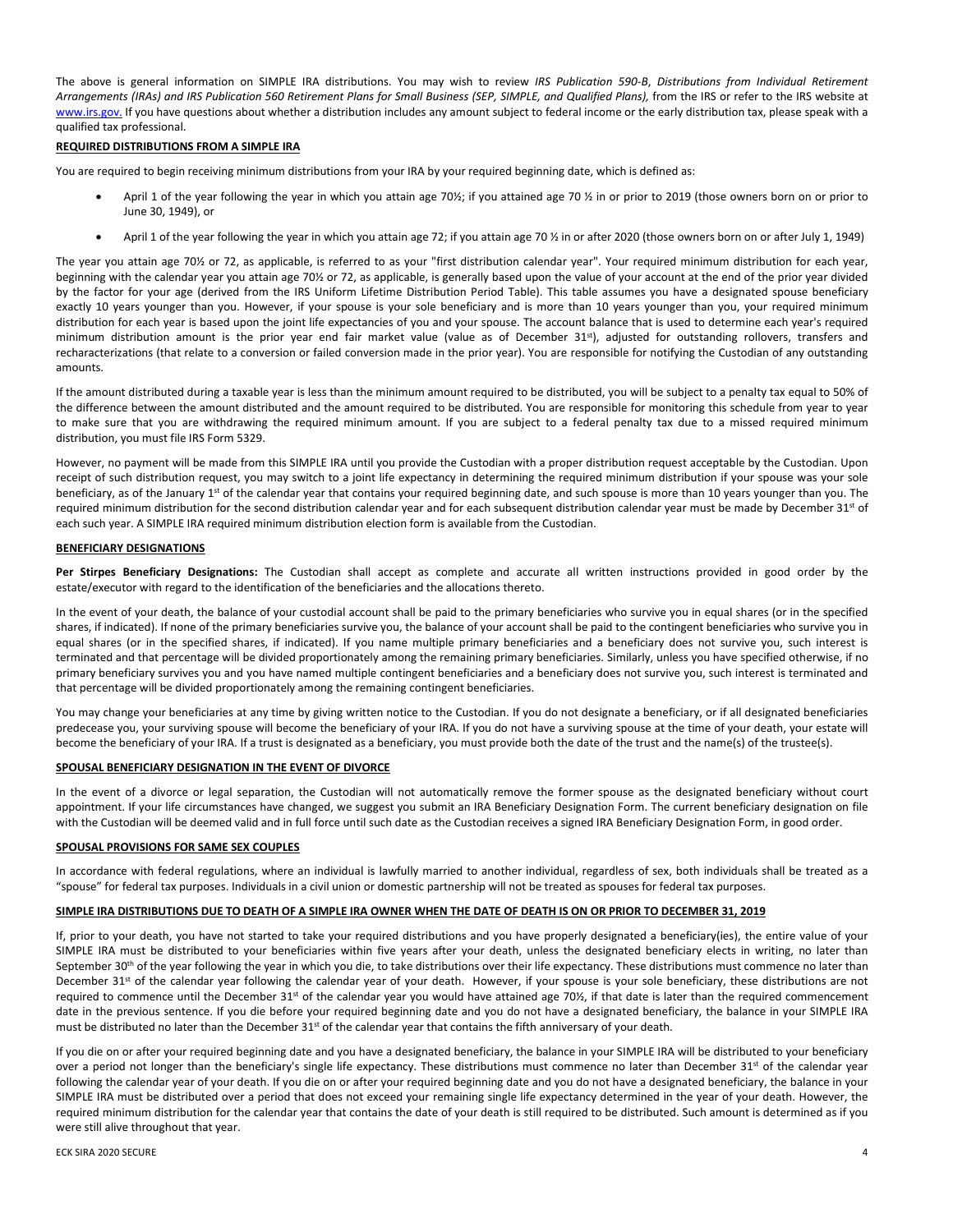If your spouse is your sole beneficiary, your spouse may elect to treat your SIMPLE IRA as their own SIMPLE IRA, whether you die before or after your required beginning date. If you die after your required beginning date and your spouse elects to treat your SIMPLE IRA as his or her own SIMPLE IRA, any required minimum that has not been distributed for the year of your death must still be distributed to your surviving spouse and then the remaining balance can be treated as your spouse's own SIMPLE IRA. After your death, your designated beneficiary may name a subsequent beneficiary. Any subsequent beneficiaries must take distributions at least as frequently as the original designated beneficiary, provided the original beneficiary's date of death is on or prior to December 31, 2019.

If you do not properly designate a beneficiary, or all designated beneficiaries have predeceased you, your spouse shall become the beneficiary or, if no surviving spouse or unmarried, the distribution will be made to your estate. Consult IRS Publication 590 for a complete discussion of rules governing distributions due to death.

#### **SIMPLE IRA DISTRIBUTIONS DUE TO DEATH OF A SIMPLE IRA OWNER WHEN THE DATE OF DEATH IS ON OR AFTER JANUARY 1, 2020**

If you die on or after your required beginning date the Required Minimum Distribution for the year of your death must be distributed to your beneficiary(ies) if it has not otherwise been taken prior to the date of your death. All other amounts remaining in your SIMPLE IRA upon your death must be distributed no later than December 31 of the calendar year that contains the tenth anniversary of your death. Exception is made for eligible designated beneficiaries who elect in writing no later than 1 year after the owner's death to take distributions over their life expectancy. An "eligible designated beneficiary" is any designated beneficiary named by the owner where such designation is received in proper form prior to the death of the owner and the designated beneficiary is:

- i. The owner's spouse
- a. If your designated beneficiary is your spouse, your spouse may elect to treat your SIMPLE IRA as their own.
- ii. A child of the IRA owner who has not reached the age of majority.
	- Upon attaining the age of majority, the child of the owner will no longer be an "eligible designated beneficiary". Any portion remaining will need to be distributed no later than the end of the 10<sup>th</sup> year after the year the child reaches majority.
- iii. Disabled individuals within the meaning of section 72(m)(7) of the Internal Revenue Code as of the date of the death of the owner.
- iv. Chronically ill individuals, within the meaning of section 401(a)(9)(E)(ii)(IV) as of the date of death of the owner.
- v. An individual not listed above who is not more than 10 years younger than the IRA owner.

After your death, your designated beneficiary may name a subsequent beneficiary. Any subsequent beneficiaries of an inherited SIMPLE IRA may not take life expectancy distributions, the balance remaining in the account must be distributed by December 31 of the calendar year that contains the tenth anniversary of the death of the beneficiary.

#### **CONVERTING TO A ROTH IRA**

You may also "convert" all or a portion of your SIMPLE IRA (after satisfying the required two year holding period) to a Roth IRA. You may not convert any portion of a required minimum distribution (RMD). A conversion is a type of distribution and is not tax-free. Distributions are taxable as ordinary income when received, except the amount of any distribution representing the return of non-deducted contributions is not taxed. The 10% penalty tax on early distributions does not apply to conversion amounts unless an amount attributable to a conversion is distributed from the Roth IRA prior to five years from the date of the conversion. Your SIMPLE IRA may be converted to a Roth IRA by means of an in-house direct transfer (within the same financial institution) or as a direct transfer between two different financial institutions.

A conversion is reported as a distribution from your SIMPLE IRA (IRS Form 1099-R) and a conversion contribution to your Roth IRA (IRS Form 5498). The rules regarding conversions to Roth IRAs are complex and you should consult a professional tax advisor prior to a conversion.

#### **RECHARACTERIZATION OF ROTH IRA CONVERSION IS NOW PROHIBITED (Correction Process):**

Effective January 1, 2018, a Roth IRA conversion cannot be recharacterized back to a traditional IRA, SEP or SIMPLE IRA. In addition, amounts contributed to an employer sponsored qualified plan that were converted to a Roth IRA cannot be recharacterized back to the employer plan. A Roth IRA conversion is now deemed an irrevocable election and cannot be "reversed" or "corrected".

Prior to January 1, 2018, you could correct a Roth IRA conversion made in error by recharacterizing the conversion back to a traditional IRA, SEP or SIMPLE IRA. The recharacterization had to take place prior to the due date, including extensions, for filing your federal income tax return for the tax year in which the conversion was originally made. According to the IRS, you can recharacterize a Roth IRA conversion that took place in tax year 2017, provided that the recharacterization is completed by October 15, 2018. For more information, please visit the IRS web site www.irs.gov using the search term "IRA FAQs -Recharacterization of Roth Rollovers and Conversions".

#### **FEES AND CHARGES**

There is an annual custodial maintenance fee for your SIMPLE IRA account as set forth on the Application. The Custodian may also charge a service fee in connection with any distribution from your SIMPLE IRA.

# **SAVER'S TAX CREDIT:**

The Saver's Tax Credit rewards low to moderate income taxpayers who contribute toward their retirement savings with a non-refundable dollar for dollar tax credit that could reduce their federal income tax liability. Eligibility to participate in the program is based on your filing status and adjusted gross income. For more information about the Saver's Credit, check the IRS website www.irs.gov under the term "Retirement Savings Contributions Credit" or "Saver's Credit".

#### **QUALIFIED RESERVIST DISTRIBUTIONS**

Early distributions paid to certain military reservists called to active duty after September 11, 2001 ("Qualified Reservist Distributions") are eligible to be repaid to an IRA within a two-year period after the end of active duty. This provision applies to distributions made after September 11, 2001. Repayments cannot exceed the amount of your Qualified Reservist Distributions. Repayment cannot be made after the date that is two years after your active duty period ends. The repayments are not treated as rollovers.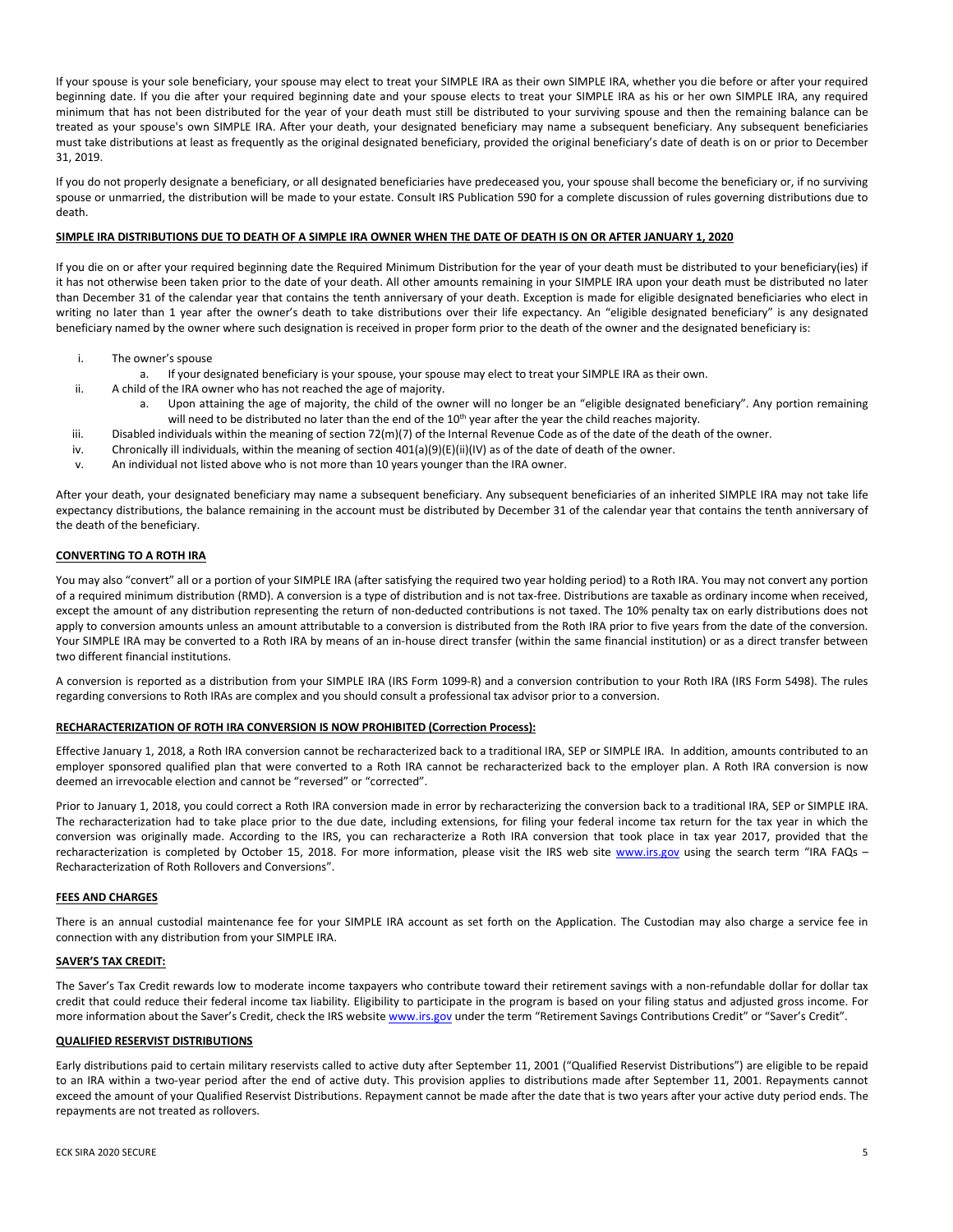### **PROHIBITED TRANSACTIONS**

If you or your beneficiary engages in any prohibited transaction as described in Internal Revenue Code Section 4975(c) (such as any sale, exchange, borrowing, or leasing of any property between you and your SIMPLE IRA; or any other interference with the independent status of the account), the account will lose its exemption from tax and be treated as having been distributed to you in the tax year in which you or your beneficiary engaged in the prohibited transaction. The distribution may also be subject to additional penalties including a possible penalty tax if you have not attained age 59½. See IRS Publication 590 for further instructions on calculating taxable gain, reporting amounts in income and prohibited transaction penalty taxes.

In addition, if you or your beneficiary use (pledge) all or any part of your SIMPLE IRA as security for a loan, then the portion so pledged will be treated as if distributed to you, and will be taxable to you. Your distribution may also be subject to a penalty tax if you have not attained age 59% during the year which you make such a pledge.

# **ESTATE TAX**

Amounts payable to your spouse, as your named beneficiary, may qualify for a marital tax deduction for federal estate tax purposes.

#### **INCOME TAX WITHHOLDING**

The Custodian is required to withhold federal income tax from any distribution from your SIMPLE IRA to you at the rate of 10% unless you choose not to have tax withheld. You may elect out of withholding by advising the Custodian in writing, prior to the distribution, that you do not want tax withheld from the distribution. This election may be made on any distribution request form provided by the Custodian. If you do not elect out of tax withholding, you may direct the Custodian to withhold an additional amount of tax in excess of 10%.

State income tax withholding may also apply to distributions from your SIMPLE IRA when federal income tax is withheld. Please contact your tax advisor or state tax authority for information about your state's income tax withholding requirements.

#### **ADDITIONAL INFORMATION**

Distributions under \$10 will not be reported on IRS Form 1099-R (as allowed under IRS regulations). However, you must still report these distributions to the IRS on your Form 1040 (as well as other forms that may be required to properly file your tax return).

For more detailed information, you may obtain IRS Publication 560-Retirement Plans for Small Business and IRS Publication 590-Individual Retirement Arrangements (IRAs) from any district office of the Internal Revenue Service or by calling 1-800-TAX-FORM. Any SIMPLE IRA transaction may have tax consequences; consult your professional tax advisor to obtain information about the tax consequences in connection with your particular circumstances.

#### **IRS APPROVED FORM**

Your SIMPLE IRA is the Internal Revenue Service's model custodial account contained in IRS Form 5305-SA. Certain additions have been made in Article VIII of the form. By following this form, your SIMPLE IRA meets the requirements of the Internal Revenue Code. However, the IRS has not endorsed the merits of the investments allowed under the SIMPLE IRA. This form cannot be used with Coverdell ESAs, Roth, SEP, or Traditional IRAs.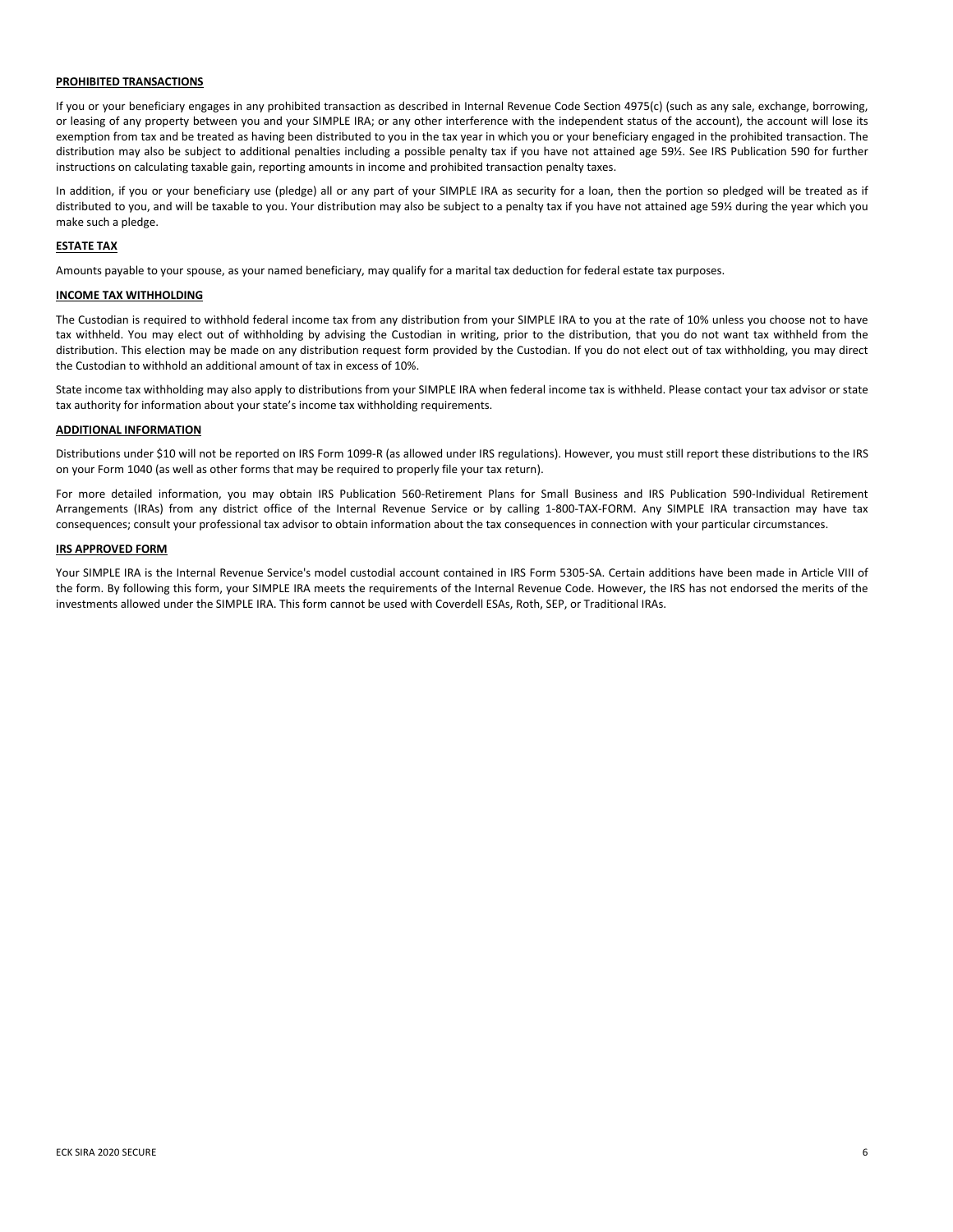# **SIMPLE INDIVIDUAL RETIREMENT CUSTODIAL ACCOUNT AGREEMENT (Form 5305-SA April 2017)**

The participant is establishing a Savings Incentive Match Plan for Employees of Small Employers Individual Retirement Account ("SIMPLE IRA") under sections 408(a) and 408(p) of the Internal Revenue Code to provide for his or her retirement and for the support of his or her beneficiaries after death. The Custodian has given the participant the disclosure statement required under Regulations section 1.408-6.

The participant and the Custodian make the following agreement:

#### **ARTICLE I**

The Custodian will accept cash contributions made on behalf of the participant by the participant's employer under the terms of a SIMPLE IRA plan described in section 408(p). In addition, the Custodian will accept transfers or rollovers from other SIMPLE IRAs of the participant and, after the 2-year period of participation defined in section 72(t)(6), transfers or rollovers from any eligible retirement plan (as defined in section 402(c)(8)(B)) other than a Roth IRA or a designated Roth account. No other contributions will be accepted by the Custodian.

#### **ARTICLE II**

The participant's interest in the balance in the custodial account is nonforfeitable.

#### **ARTICLE III**

- 1. No part of the custodial account funds may be invested in life insurance contracts, nor may the assets of the custodial account be commingled with other property except in a common trust fund or common investment fund (within the meaning of section 408(a)(5)).
- 2. No part of the custodial account funds may be invested in collectibles (within the meaning of section 408(m)) except as otherwise permitted by section 408(m)(3), which provides an exception for certain gold, silver, and platinum coins, coins issued under the laws of any state, and certain bullion.

#### **ARTICLE IV**

- 1. Notwithstanding any provision of this agreement to the contrary, the distribution of the participant's interest in the custodial account shall be made in accordance with the following requirements and shall otherwise comply with section 408(a)(6) and the regulations thereunder, the provisions of which are herein incorporated by reference.
- 2. The participant's entire interest in the custodial account must be, or begin to be, distributed not later than the participant's required beginning date, April 1 following the calendar year in which the participant reaches age 70½. By that date, the participant may elect, in a manner acceptable to the Custodian, to have the balance in the custodial account distributed in:
	- (a) A single sum, or
	- (b) Payments over a period not longer than the life of the participant or the joint lives of the participant and his or her designated beneficiary.
- 3. If the participant dies before his or her entire interest is distributed to him or her, the remaining interest will be distributed as follows:
	- (a) If the participant dies on or after the required beginning date and:
		- (i) the designated beneficiary is the participant's surviving spouse, the remaining interest will be distributed over the surviving spouse's life expectancy as determined each year until such spouse's death, or over the period in paragraph (a)(iii) below if longer. Any interest remaining after the spouse's death will be distributed over such spouse's remaining life expectancy as determined in the year of the spouse's death and reduced by 1 for each subsequent year, or, if distributions are being made over the period in paragraph (a)(iii) below, over such period.
		- (ii) the designated beneficiary is not the participant's surviving spouse, the remaining interest will be distributed over the beneficiary's remaining life expectancy as determined in the year following the death of the participant and reduced by 1 for each subsequent year, or over the period in paragraph (a)(iii) below if longer.
		- (iii) there is no designated beneficiary; the remaining interest will be distributed over the remaining life expectancy of the participant as determined in the year of the participant's death and reduced by 1 for each subsequent year.
	- If the participant dies before the required beginning date, the remaining interest will be distributed in accordance with (i) below or, if elected or there is no designated beneficiary, in accordance with (ii) below:
		- (i) The remaining interest will be distributed in accordance with paragraphs (a)(i) and (a)(ii) above (but not over the period in paragraph (a)(iii), even if longer), starting by the end of the calendar year following the year of the participant's death. If, however, the designated beneficiary is the participant's surviving spouse, then this distribution is not required to begin before the end of the calendar year in which the participant would have reached age 70½. But, in such case, if the participant's surviving spouse dies before distributions are required to begin, then the remaining interest will be distributed in accordance with (a)(ii) above (but not over the period in paragraph (a)(iii), even if longer), over such spouse's designated beneficiary's life expectancy, or in accordance with (ii) below if there is no such designated beneficiary.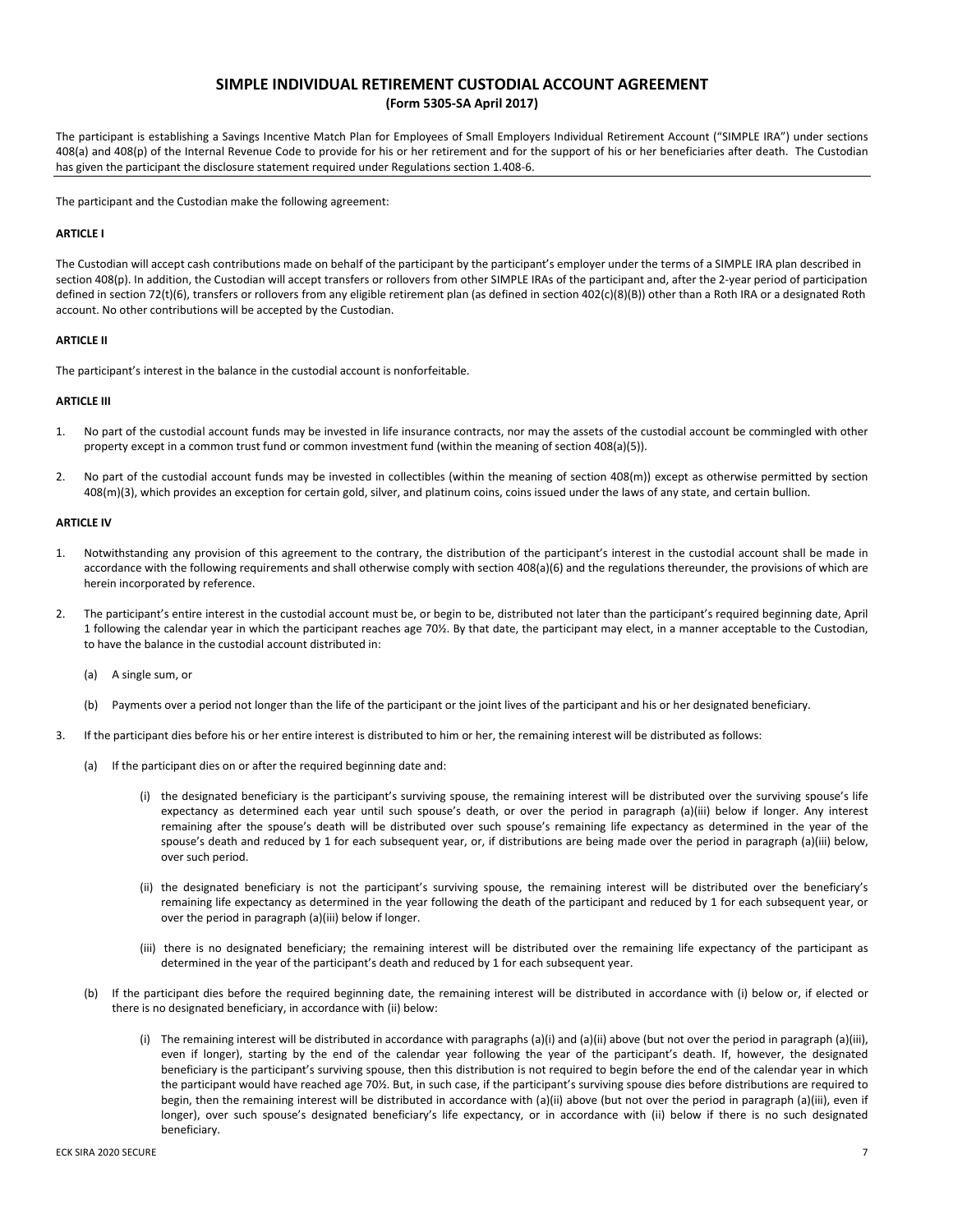- (ii) The remaining interest will be distributed by the end of the calendar year containing the fifth anniversary of the participant's death.
- 4. If the participant dies before his or her entire interest has been distributed and if the designated beneficiary is not the participant's surviving spouse, no additional contributions may be accepted in the account.
- 5. The minimum amount that must be distributed each year, beginning with the year containing the participant's required beginning date, is known as the "required minimum distribution" and is determined as follows:
	- (a) The required minimum distribution under paragraph 2(b) for any year, beginning with the year the participant reaches age 70½, is the participant's account value at the close of business on December 31 of the preceding year divided by the distribution period in the uniform lifetime table in Regulations section 1.401(a)(9)-9. However, if the participant's designated beneficiary is his or her surviving spouse, the required minimum distribution for a year shall not be more than the participant's account value at the close of business on December 31 of the preceding year divided by the number in the joint and last survivor table in Regulations section 1.401(a)(9)-9. The required minimum distribution for a year under this paragraph (a) is determined using the participant's (or, if applicable, the participant and spouse's) attained age (or ages) in the year.
	- (b) The required minimum distribution under paragraphs 3(a) and 3(b)(i) for a year, beginning with the year following the year of the participant's death (or the year the participant would have reached age 70½, if applicable under paragraph 3(b)(i)) is the account value at the close of business on December 31 of the preceding year divided by the life expectancy (in the single life table in Regulations section 1.401(a)(9)-9) of the individual specified in such paragraphs 3(a) and 3(b)(i).
	- (c) The required minimum distribution for the year the participant reaches age 70½ can be made as late as April 1 of the following year. The required minimum distribution for any other year must be made by the end of such year.
- 6. The owner of two or more IRAs (other than Roth IRAs), may satisfy the minimum distribution requirement described above, by taking from one IRA the amount required to satisfy the requirement for another in accordance with the regulations under section 408(a)(6).

#### **ARTICLE V**

- 1. The participant agrees to provide the Custodian with all information necessary to prepare any reports required by sections 408(i) and 408(I)(2) and Regulations sections 1.408-5 and 1.408-6.
- 2. The Custodian agrees to submit to the Internal Revenue Service (IRS) and participant the reports prescribed by the IRS.
- 3. The Custodian also agrees to provide the participant's employer the summary description described in section 408(l)(2) unless this SIMPLE IRA is a transfer SIMPLE IRA.

#### **ARTICLE VI**

Notwithstanding any other articles, which may be added or incorporated, the provisions of Articles I through III and this sentence will be controlling. Any additional articles that are not consistent with sections 408(a) and 408(p) and the related regulations will be invalid.

### **ARTICLE VII**

This agreement will be amended from time to time to comply with the provisions of the Code and related regulations. Other amendments may be made with the consent of the persons whose signature appears on the SIMPLE IRA Account Application and Adoption Agreement.

#### **ARTICLE VIII**

- 1. All funds in the custodial account (including earnings) shall be invested in shares of any one or more of the registered investment companies ("mutual funds"), or portfolios thereof, which have been designated by the company listed on the account opening documents ("company") as eligible for investment under this custodial account. The mutual funds, portfolios, and company shall be collectively referred to herein as "the Funds" and the shares of the Funds shall be collectively referred to as "Fund Shares". Fund Shares shall be purchased at the public offering price for Fund Shares next to be determined after receipt of the contribution by the Custodian or its agent.
- 2. The shareholder of record of all Fund Shares shall be the Custodian or its nominee.
- 3. The participant shall, from time to time, direct the Custodian to invest the funds of his/her custodial account in Fund Shares. Any funds, which are not directed as to investment, shall, at the sole discretion of the Custodian, be held uninvested until such direction is received from the participant or be returned to the participant without being deemed to have been contributed to his/her custodial account. The participant shall be the beneficial owner of all Fund Shares held in the custodial account, and the Custodian shall not vote any such shares except upon written direction of the participant.
- 4. The Custodian agrees to forward, or to cause to be forwarded, to every participant the then-current prospectus(es) of the Funds, as applicable, which have been designated by the company as eligible for investment under the custodial account and selected by the participant for such investment, and all notices, proxies and related proxy soliciting materials applicable to said Fund Shares received by it.
- 5. Each participant shall have the right by written notice to the Custodian to designate or to change a beneficiary to receive any benefit to which such participant may be entitled in the event of his/her death prior to the complete distribution of such benefit. A beneficiary designation will be deemed to be in effect when received in good order by the Custodian. If no such designation is in effect at the time of the participant's death, or all designated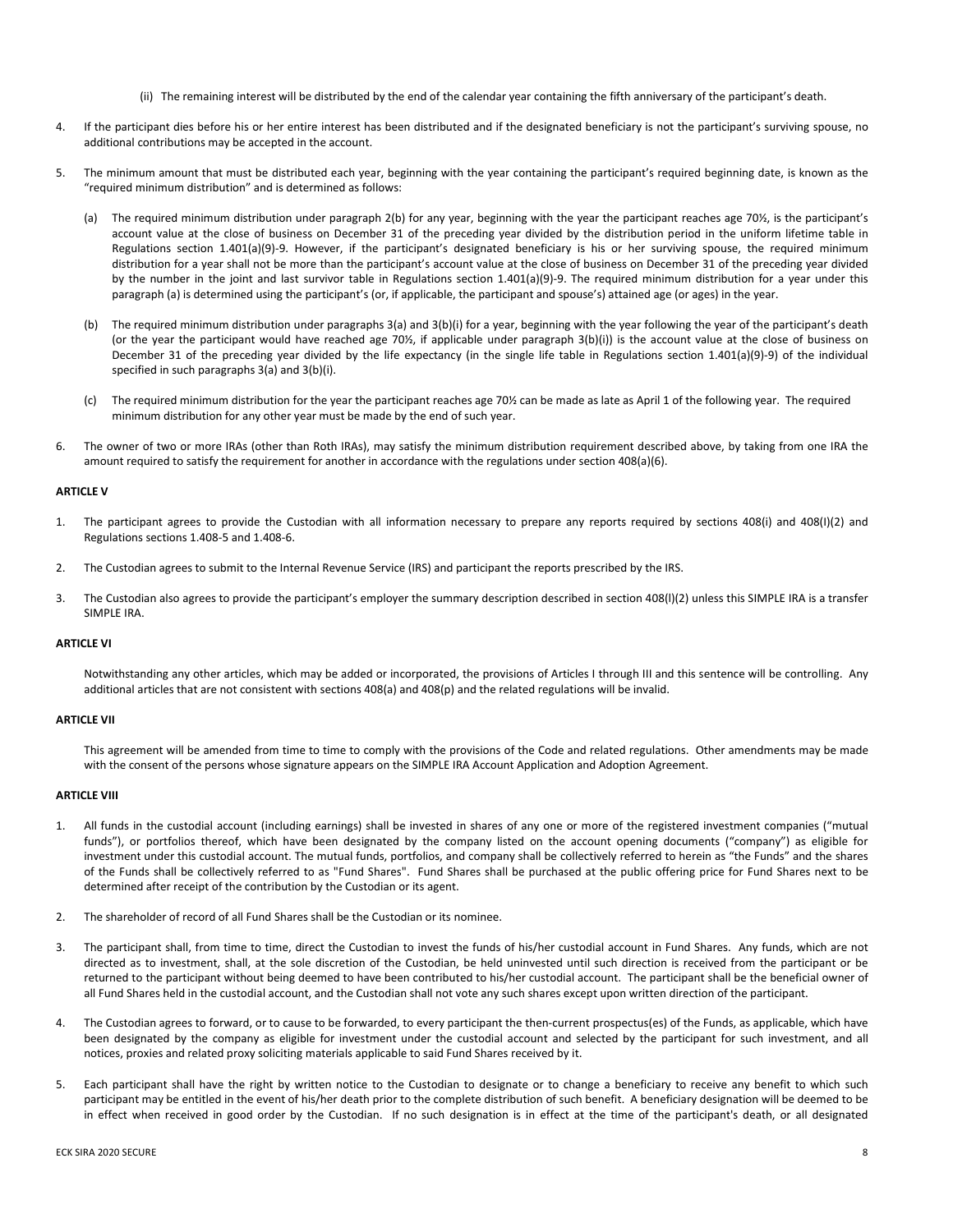beneficiaries have predeceased you, your spouse shall become the beneficiary or, if no surviving spouse or unmarried, the distribution will be made to your estate.

6. (a) The Custodian shall have the right to receive rollover contributions as described in Article I of this Agreement. The Custodian reserves the right to refuse to accept any property, or contribution, which is not in the form of cash.

(b) The Custodian, upon written direction of the participant and after submission to the Custodian of such documents as it may reasonably require, shall transfer the assets held under this Agreement (reduced by (1) any amounts referred to in paragraph 8 of this Article VIII and (2) any amounts required to be distributed during the calendar year of transfer) to a successor individual retirement account, to an individual retirement annuity for the participant's benefit, or directly to the participant.

Any amounts received or transferred by the Custodian under this paragraph 6 shall be accompanied by such records and other documents, as the Custodian deems necessary to establish the nature, value and extent of the assets and of the various interests therein.

- 7. Without in any way limiting the foregoing, the participant hereby irrevocably delegates to the Custodian the right and power to amend at any time and from time to time the terms and provisions of this Agreement and hereby consents to such amendments, provided they shall comply with all applicable provisions of the Code, the Treasury regulations thereunder and with any other governmental law, regulation or ruling. Any such amendments shall be effective when the notice of such amendments is mailed to the address of the participant indicated by the Custodian's records.
- 8. Any income taxes or other taxes of any kind whatsoever levied or assessed upon or in respect of the assets of the custodial account or the income arising there from, any transfer taxes incurred, all other administrative expenses incurred, specifically including but not limited to, administrative expenses incurred by the Custodian in the performance of its duties and fees for legal services rendered to the Custodian, and the Custodian's compensation may be paid by the participant and, unless so paid within such time period as the Custodian may establish, shall be paid from the participant's custodial account. The Custodian reserves the right to change or adjust its compensation upon 30 days advance notice to the participant.
- 9. The benefits provided hereunder shall not be subject to alienation, assignment, garnishment, attachment, execution or levy of any kind, and any attempt to cause such benefits to be so subjected shall not be recognized, except to such extent as may be required by law.
- 10. The Custodian may rely upon any statement by the participant (or the participant's beneficiary if the participant is deceased) when taking any action or determining any fact or question which may arise under this Custodial Agreement. The participant hereby agrees that neither the Custodian nor the Funds will be liable for any loss or expense resulting from any action taken or determination made in reliance on such statement. The participant assumes sole responsibility for assuring that contributions to the custodial account satisfy the limits specified in the appropriate provisions of the Code.
- 11. The Custodian may resign at any time upon 30 days written notice to the participant and the Funds**,** and may be removed by the participant at any time upon 30 days written notice to the Custodian. Upon the resignation or removal of the Custodian, a successor Custodian shall be appointed within 30 days of such resignation notice and in the absence of such appointment, the Custodian shall appoint a successor unless the Agreement be sooner terminated. Any successor Custodian shall be a bank (as defined in section 408(n) of the Code) or such other person found qualified to act as a Custodian under an individual account plan by the Secretary of the Treasury or his delegate. The appointment of a successor Custodian shall be effective upon receipt by the Custodian of such successor's written acceptance, which shall be submitted to the Custodian, the Funds, and the participant. Within 30 days of the effective date of a successor Custodian's appointment, the Custodian shall transfer and deliver to the successor Custodian applicable account records and assets of the custodial account (reduced by any unpaid amounts referred to in paragraph 8 of this Article VIII). The successor Custodian shall be subject to the provisions of this Agreement (or any successor thereto) on the effective date of its appointment.
- 12. The Custodian shall, from time to time, in accordance with instructions in writing or by means of recorded telephone conversation with the participant (or the participant's authorized agent, or the participant's beneficiary, if the participant is deceased), make distributions out of the custodial account to the participant in the manner and amounts as may be specified in such instructions (reduced by any amounts referred to in Article VIII, paragraph 8). A SIMPLE IRA Distribution Request Form is available from the Custodian, and may be obtained and used to request any distribution from your SIMPLE IRA. Notwithstanding the provisions of Article IV above, the Custodian assumes (and shall have) no responsibility to make any distribution from the custodial account unless and until such instructions specify the occasion for such distribution and the elected manner of distribution, except as set forth in the second part of this paragraph (12) below, with respect to age 70½ distributions.

Prior to making any such distribution from the custodial account, the Custodian shall be furnished with any and all applications, certificates, tax waivers, signature guarantees, and other documents (including proof of any legal representative's authority) deemed necessary or advisable by the Custodian, but the Custodian shall not be liable for complying with any such instructions which appear on their face to be genuine, or for refusing to comply if not satisfied such instructions are genuine, and assumes no duty of further inquiry. Upon receipt of proper instructions as required above, the Custodian shall cause the assets of the custodial account to be distributed in cash and/or in kind, as specified in such instructions.

The participant may select a method of distribution under Article IV, paragraph 3, option (a) or (b) above. If the participant requests an age 70½ distribution by timely instruction but does not choose any of the methods of distribution described above by the April 1st following the calendar year in which he or she reaches age 70%, distribution to the participant will be made in accordance with Article IV, paragraph 2, option (b). If the participant does not request an age 70½ distribution from the custodial account by timely instruction, or does not specify the amount of the age 70½ distribution which the participant will be taking from another IRA(s), no distribution will be made; however calculation of the current year Required Minimum Distribution amount which cannot be rolled over to another IRA will be made in accordance with Article IV, paragraph 2, option (b).

13. Distribution of the assets of the custodial account shall be made in accordance with the provisions of Article IV as the participant (or the participant's beneficiary if the participant is deceased) shall elect by written instructions to the Custodian; subject, however, to the provisions of sections 401(a)(9), 408(a)(6) and 403(b)(10) of the Code, the regulations promulgated thereunder, Article VIII, paragraph 12 of this Agreement. The provisions of this paragraph (13) of Article VIII shall prevail over the provisions of Article IV to the extent the provisions of this paragraph (13) are permissible under proposed and/or final regulations promulgated by the Internal Revenue Service.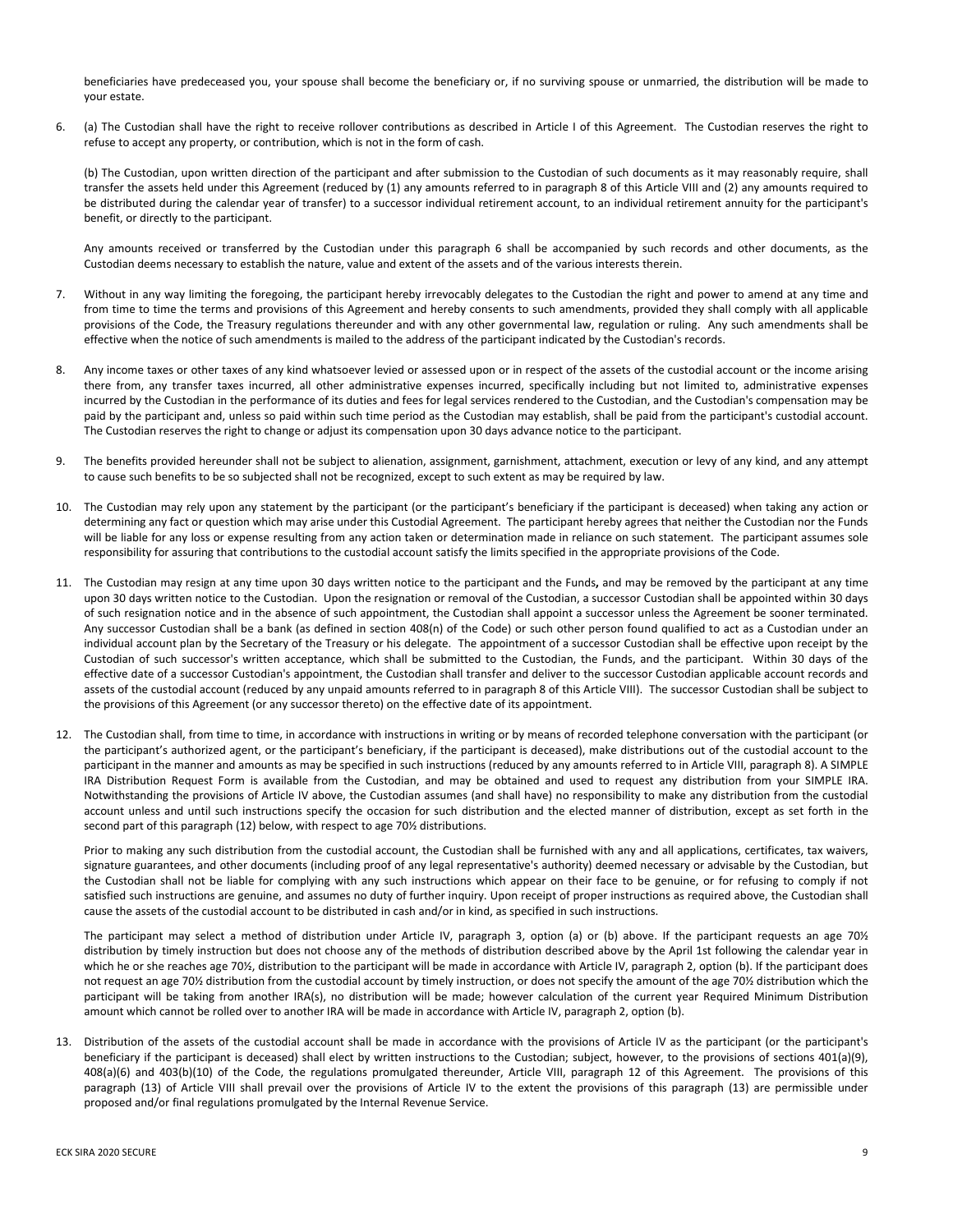- 14. In the event any amounts remain in the custodial account after the death of the participant, the rights of the participant under this Agreement shall thereafter be exercised by his or her beneficiary.
- 15. The Custodian is authorized to hire agents (including any transfer agent for Fund Shares) to perform certain duties under this Agreement.
- 16. This Agreement shall terminate coincident with the complete distribution of the assets of the participant's account.
- 17. All notices to be given by the Custodian to the participant shall be deemed to have been given when mailed to the address of the participant indicated by the Custodian's records.
- 18. Neither the Custodian nor the Funds shall be responsible for any losses, penalties or other consequences to the participant or any other person arising out of the making of, or the failure to make, any contribution or withdrawal.
- 19. In addition to the reports required by paragraph (2) of Article V, the Custodian shall periodically cause to be mailed to the participant in respect of each such period an account of all transactions affecting the custodial account during such period and a statement showing the custodial account as of the end of such period. If, within 30 days after such mailing, the participant has not given the Custodian written notice of any exception or objection thereto, the periodic accounting shall be deemed to have been approved and, in such case or upon the written approval of the participant, the Custodian, and the Funds shall be released, relieved and discharged with respect to all matters and statements set forth in such accounting as though the account had been settled by judgment or decree of a court of competent jurisdiction.
- 20. In performing the duties conferred upon the Custodian by the participant hereunder, the Custodian shall act as the agent of the participant. The parties do not intend to confer any fiduciary duties on the Custodian and none shall be implied. Neither the Custodian nor the Funds shall be liable (and neither assumes any responsibility) for the collection of contributions, the deductibility or the propriety of any contribution under this Agreement, the selection of any Fund Shares for this custodial account, or the purpose or propriety of any distribution made in accordance with Article IV and Paragraph 12, 13 of Article VIII, which matters are the sole responsibility of the participant or the participant's beneficiary, as the case may be. The participant and the successors of the participant, including any designated beneficiary, executor or administrator of the Participant, shall, to the extent permitted by law, indemnify and hold the Custodian and the Funds and their affiliates, successors and assigns harmless from any and all claims, actions or liabilities of the Custodian, except such as may arise from the Custodian's own bad faith, negligence, nonfeasance, or willful misconduct.
- 21. The Custodian shall be responsible solely for the performance of those duties expressly assigned to it in this Agreement and by operation of law. In determining the taxable amount of a distribution, the participant shall rely only on his or her federal tax records, and the Custodian shall withhold federal income tax from any distribution from the custodial account as if the total amount of the distribution is includible in the participant's income.
- 22. Except to the extent superseded by federal law, this Agreement shall be governed by, and construed, administered and enforced according to, the laws of the State of Delaware, and all contributions shall be deemed made in Delaware.

#### **GENERAL INSTRUCTIONS**

Section references are to the Internal Revenue Code unless otherwise noted.

#### **PURPOSE OF FORM**

Form 5305-SA is a model custodial account agreement that meets the requirements of sections 408(a) and 408(p). However, only Articles I through VII have been reviewed by the IRS. A SIMPLE individual retirement account (SIMPLE IRA) is established after the form is fully executed by both the individual (Participant) and the Custodian. This account must be created in the United States for the exclusive benefit of the participant or his or her beneficiaries. Do not file Form 5305-S with the IRS. Instead, keep it with your records. For more information on SIMPLE IRAs, including the required disclosures the custodian must give the participant, see Pub. 590-A, Contributions to Individual Retirement Arrangements (IRAs), and Pub. 590-B, Distributions from Individual Retirement Arrangements (IRAs); and Pub 560, Retirement Plans for Small Business (SEP, SIMPLE, and Qualified Plans).

#### **DEFINITIONS**

**Participant** - The participant is the person who establishes the custodial account.

**Custodian** - The Custodian must be a bank or savings and loan association, as defined in section 408(n), or any person who has the approval of the IRS to act as Custodian.

#### **TRANSFER SIMPLE IRA**

This SIMPLE IRA is a "transfer SIMPLE IRA" if it is not the original recipient of contributions under any SIMPLE IRA plan. The summary description requirements of section 408(l)(2) do not apply to transfer SIMPLE IRAs.

#### **SPECIFIC INSTRUCTIONS**

**Article IV.** - Distributions made under this article may be made in a single sum, periodic payment, or a combination of both. The distribution option should be reviewed in the year the participant reaches age 70½ to ensure that the requirements of section 408(a)(6) have been met.

**Article VIII.** - Article VIII and any that follow it may incorporate additional provisions that are agreed to by the participant and Custodian to complete the agreement. They may include, for example, definitions, investment powers, voting rights, exculpatory provisions, amendment and termination, removal of the Custodian, Custodian's fees, state law requirements, beginning date of distributions, accepting only cash, treatment of excess contributions, prohibited transactions with the participant, etc. Use additional pages if necessary and attach them to this form.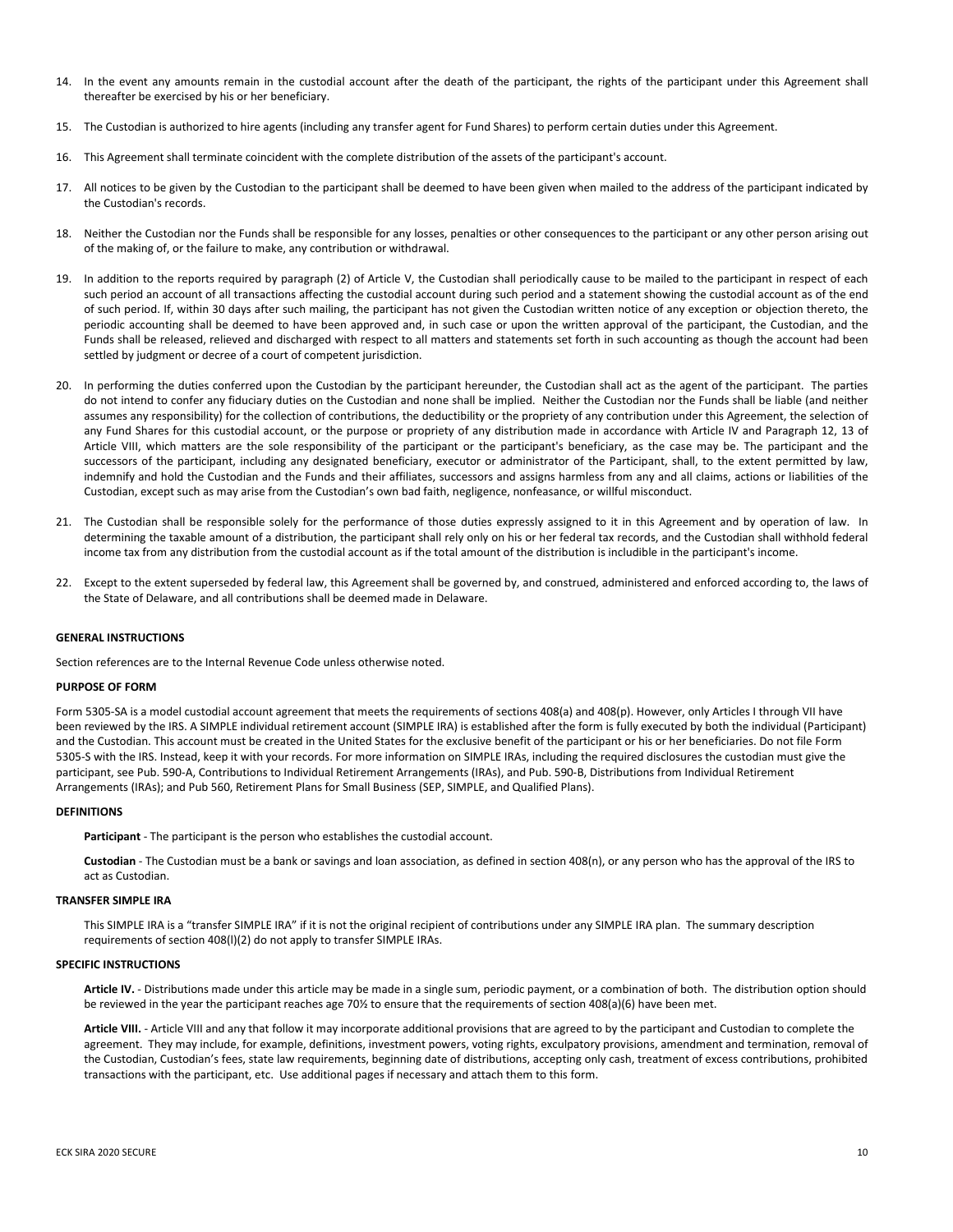# **SIMPLE IRA APPLICATION INSTRUCTIONS**

### **DO NOT USE THIS FORM TO ESTABLISH A COVERDELL ESA, ROTH IRA, SEP IRA, OR TRADITIONAL IRA.**

#### **HOW TO COMPLETE THE ENCLOSED FORMS**

**Please make sure a copy of your employer's SIMPLE IRA plan document (either a 5304-SIMPLE agreement or IRS approved prototype agreement) is attached to your Application. To open a SIMPLE IRA your employer's SIMPLE plan must permit plan participants to designate the financial institution that will serve as the custodian, trustee, or issuer of your SIMPLE IRA. If you are an employer who is establishing a SIMPLE Plan, please refer to the IRS website www.irs.gov to obtain a copy of IRS Form 5304-SIMPLE.** 

References to the "Custodian", "BNY Mellon ", "we" or "us" mean BNY Mellon Investment Servicing Trust Company.

To establish a SIMPLE Individual Retirement Account ("SIMPLE IRA"), please complete the "SIMPLE IRA Application and Adoption Agreement" (the "Application"). The applicant's name must be that of an individual, not a business or trust. The SIMPLE IRA you establish with the Custodian is referred to in these forms and documents as "your SIMPLE IRA" or "custodial account", depending on the context. The Custodian of the SIMPLE IRA you establish pursuant to the Application must receive the complete name and address of your employer.

The maximum allowable contribution to your SIMPLE IRA for tax year 2020 is 100% of your salary up to \$13,500 as deferred compensation. This limit is in addition to your employer's matching or non-elective contributions. In the case of an eligible employee who will be age 50 or older before the end of the calendar year, the above limitation is \$16,500 for 2020. For tax years after 2020, the above limits may be subject to Internal Revenue Service ("IRS") cost-ofliving adjustments, if any. Please read the SIMPLE Individual Retirement Account Disclosure Statement carefully or consult IRS Publications 560 or 590 or consult a professional tax advisor for more information about eligibility requirements and contribution restrictions.

Contributions to your SIMPLE IRA may be invested in one or more mutual funds pursuant to the Mutual Fund Option (please see "Description of Available Options for Your Contributions"). Prospectuses for the mutual funds available through the Mutual Fund Option (the "Funds") may be obtained by calling 1-800- 446-6662. Before investing in a Fund, please be sure to read the prospectus for that Fund carefully.

All portions of this SIMPLE IRA Application and Adoption Agreement are binding on you so you are encouraged to read all portions of it, and in particular the section titled "Description of Available Options for Your Contributions", the Custodial Account Agreement and the Application section titled "Terms and Conditions".

#### **Please make checks payable to MERIDIAN FUND, INC.**

#### **SIMPLE IRA ROLLOVERS**

If you are rolling money into your SIMPLE IRA that you received from another custodian, trustee or issuer, please be sure to mark "Rollover" in the Participant Information section of the Application and complete the Certification of Rollover Assets Form.

#### **SIMPLE IRA TRANSFERS**

If you will be transferring assets from an existing SIMPLE IRA to your MERIDIAN FUND, INC. SIMPLE IRA, please be sure to mark "Transfer from a SIMPLE IRA" in the Participant Information section of the Application and complete the SIMPLE IRA Transfer of Assets Form. If you have questions or need assistance, please call 1-800-446-6662.

Please mail your completed Application to:

**First Class Mail:** 

MERIDIAN FUND, INC. P.O. Box 9792 Providence, RI 02940

**Overnight Mail:** 

MERIDIAN FUND, INC. 4400 Computer Drive Westborough, MA 01581 1-800-446-6662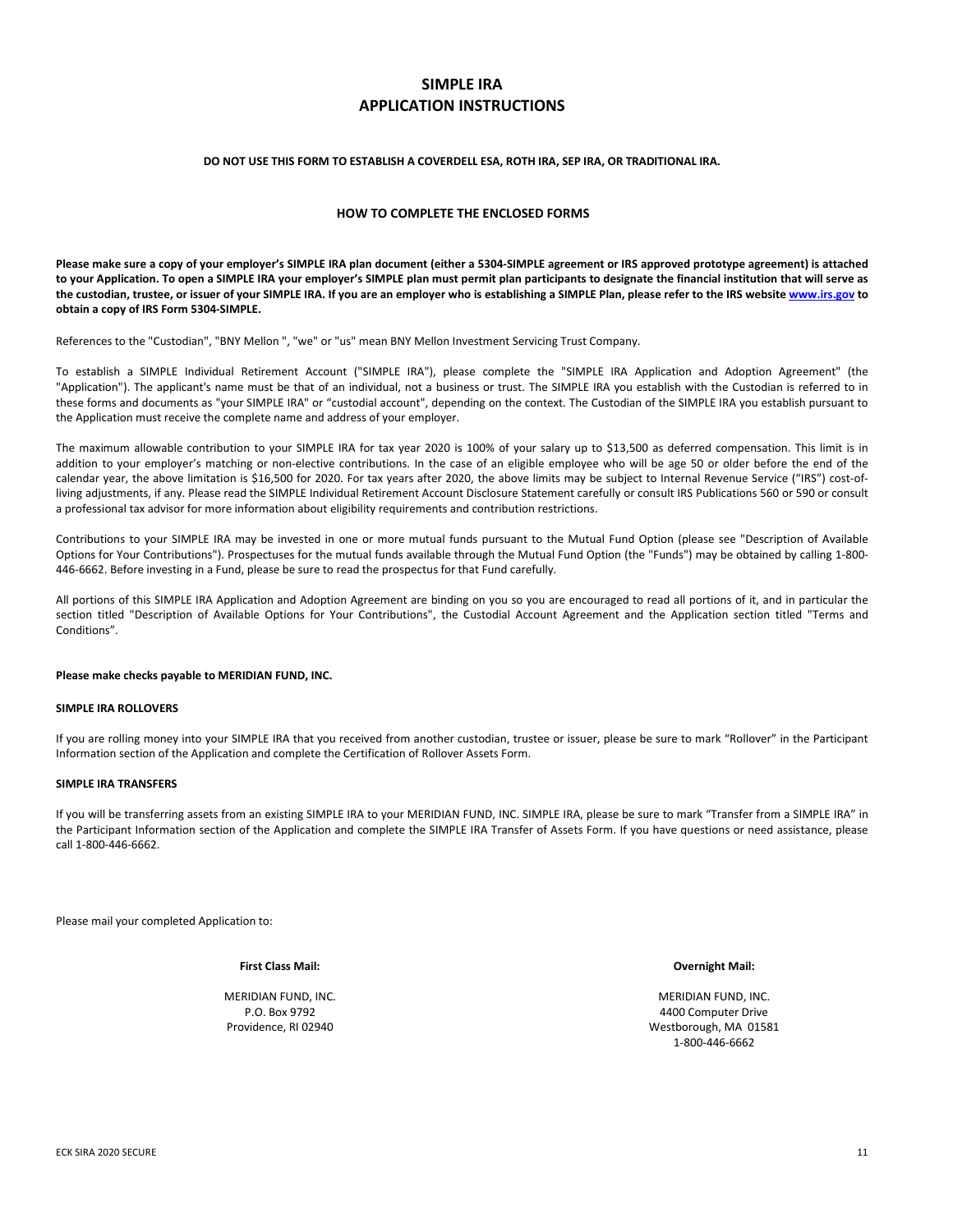# **MERIDIAN FUND, INC. - SIMPLE IRA APPLICATION and ADOPTION AGREEMENT**

| <b>MERIDIAN FUND, INC.</b>                                                                                                                                                                             | P.O. Box 9792 | Providence, RI 02940 | 1-800-446-6662 |                 |
|--------------------------------------------------------------------------------------------------------------------------------------------------------------------------------------------------------|---------------|----------------------|----------------|-----------------|
| PARTICIPANT INFORMATION                                                                                                                                                                                |               |                      |                |                 |
| Name:                                                                                                                                                                                                  |               | Cell Phone: (        |                |                 |
| Street Address (required):                                                                                                                                                                             |               | Alternate Telephone: |                |                 |
| City:                                                                                                                                                                                                  |               | State:               | Zip Code:      |                 |
| Social Security Number:                                                                                                                                                                                |               | Date of Birth:       |                |                 |
| Mailing/PO Box Address:                                                                                                                                                                                |               |                      |                |                 |
| City:                                                                                                                                                                                                  |               | State:               | Zip Code:      |                 |
| Email Address (optional):                                                                                                                                                                              |               |                      |                |                 |
| Date You First Participated in the Employer's Plan:<br><b>EMPLOYER INFORMATION</b><br>Please attach a copy of the employer's 5304-SIMPLE Form or Prototype Adoption Agreement<br><b>Employer Name:</b> |               |                      |                |                 |
| <b>Employer Address:</b>                                                                                                                                                                               |               |                      |                |                 |
| Daytime Telephone: ()                                                                                                                                                                                  |               |                      |                |                 |
| <b>INVESTMENT INSTRUCTIONS FOR CONTRIBUTIONS</b>                                                                                                                                                       |               |                      |                |                 |
| Fund Name:                                                                                                                                                                                             |               |                      | Percentage     | %               |
| Fund Name:                                                                                                                                                                                             |               |                      | Percentage     | %               |
| Fund Name:                                                                                                                                                                                             |               |                      | Percentage     | %               |
| All dividends and capital gains will be reinvested.                                                                                                                                                    |               |                      |                | Must equal 100% |

## **BENEFICIARY DESIGNATION**

Note, the share percentage must equal 100% for all Primary or all Contingent Beneficiaries. If neither the Primary nor the Contingent Beneficiary box is checked, the beneficiary will be deemed to be a Primary Beneficiary. If a trust is designated as a Beneficiary, please provide both the date of the trust and the name(s) of the trustee(s).

In the event of my death, the balance in the account shall be paid to the Primary Beneficiaries who survive me in equal shares (or in the specified shares, if indicated). If none of the Primary Beneficiaries survive me, the balance in the account shall be paid to the Contingent Beneficiaries who survive me in equal shares (or in the specified shares, if indicated). I understand that, unless I have specified otherwise, if I name multiple Primary Beneficiaries and a beneficiary does not survive me, such interest is terminated and that percentage will be divided proportionately among the remaining Primary Beneficiaries. Similarly, unless I have specified otherwise, if no Primary Beneficiary survives me and I have named multiple Contingent Beneficiaries and a beneficiary does not survive me, such interest is terminated and that percentage will be divided proportionately among the remaining Contingent Beneficiaries.

I understand that I may change my beneficiaries at any time by giving written notice to the Custodian. If I do not designate a beneficiary, or if all designated beneficiaries predecease me, my surviving spouse will become the beneficiary of my IRA. If I do not have a surviving spouse at the time of my death, my estate will become the beneficiary of my IRA.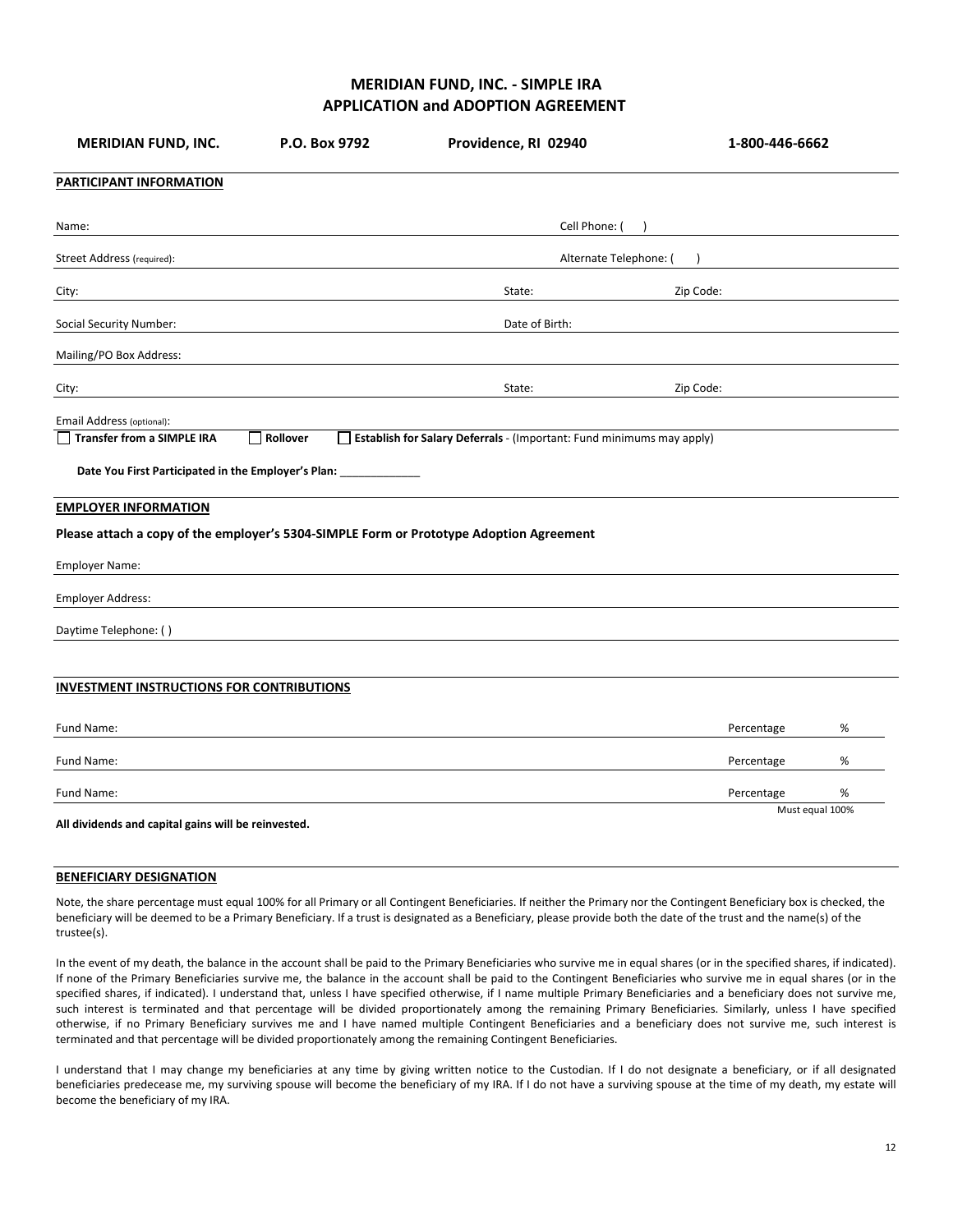### **PER STIRPES BENEFICIARY DESIGNATIONS - The Custodian shall accept as complete and accurate all written instructions provided in good order by the estate/executor with regard to the identification of the beneficiaries and the allocations thereto.**

| $\Box$ Primary $\Box$ Contingent |               |                                |           |      |
|----------------------------------|---------------|--------------------------------|-----------|------|
| Name:                            |               | <b>Social Security Number:</b> |           |      |
| Date of Birth:                   | Relationship: |                                | Share:    | $\%$ |
| Address:                         |               | Telephone: (                   |           |      |
| City:                            |               | State:                         | Zip Code: |      |
| $\Box$ Primary $\Box$ Contingent |               |                                |           |      |
| Name:                            |               | Social Security Number:        |           |      |
| Date of Birth:                   | Relationship: |                                | Share:    | $\%$ |
| Address:                         |               | Telephone: (                   |           |      |
| City:                            |               | State:                         | Zip Code: |      |
| $\Box$ Primary $\Box$ Contingent |               |                                |           |      |
| Name:                            |               | Social Security Number:        |           |      |
| Date of Birth:                   | Relationship: |                                | Share:    | $\%$ |
| Address:                         |               | Telephone: (                   |           |      |
| City:                            |               | State:                         | Zip Code: |      |
| Primary Contingent               |               |                                |           |      |
| Name:                            |               | <b>Social Security Number:</b> |           |      |
| Date of Birth:                   | Relationship: |                                | Share:    | $\%$ |
| Address:                         |               | Telephone: (                   |           |      |
| City:                            |               | State:                         | Zip Code: |      |

### **COMMUNITY PROPERTY SPOUSAL CONSENT**

**Note**: Consent of the Participant's spouse may be required in a community property or marital property state to effectively designate a beneficiary other than, or in addition to, the Participant's spouse.

**Disclaimer for Community and Marital Property States**: The Participant's spouse may have a property interest in the account and the right to dispose of the interest by will. Therefore, any sponsors, issuers, depositories and other persons or entities associated with the investments and the Custodian specifically disclaim any warranty as to the effectiveness of the Participant's beneficiary designation or as to the ownership of the account after the death of the Participant's spouse. For additional information, please consult your legal advisor.

I consent to the Beneficiary Designation.

### **Signature of Spouse:** Date: **Date:** Date: **Date: Date: Date: Date: Date: Date: Date: Date: Date: Date: Date: Date: Date: Date: Date: Date: Date: Date: Date: Date: Date: Date: Da**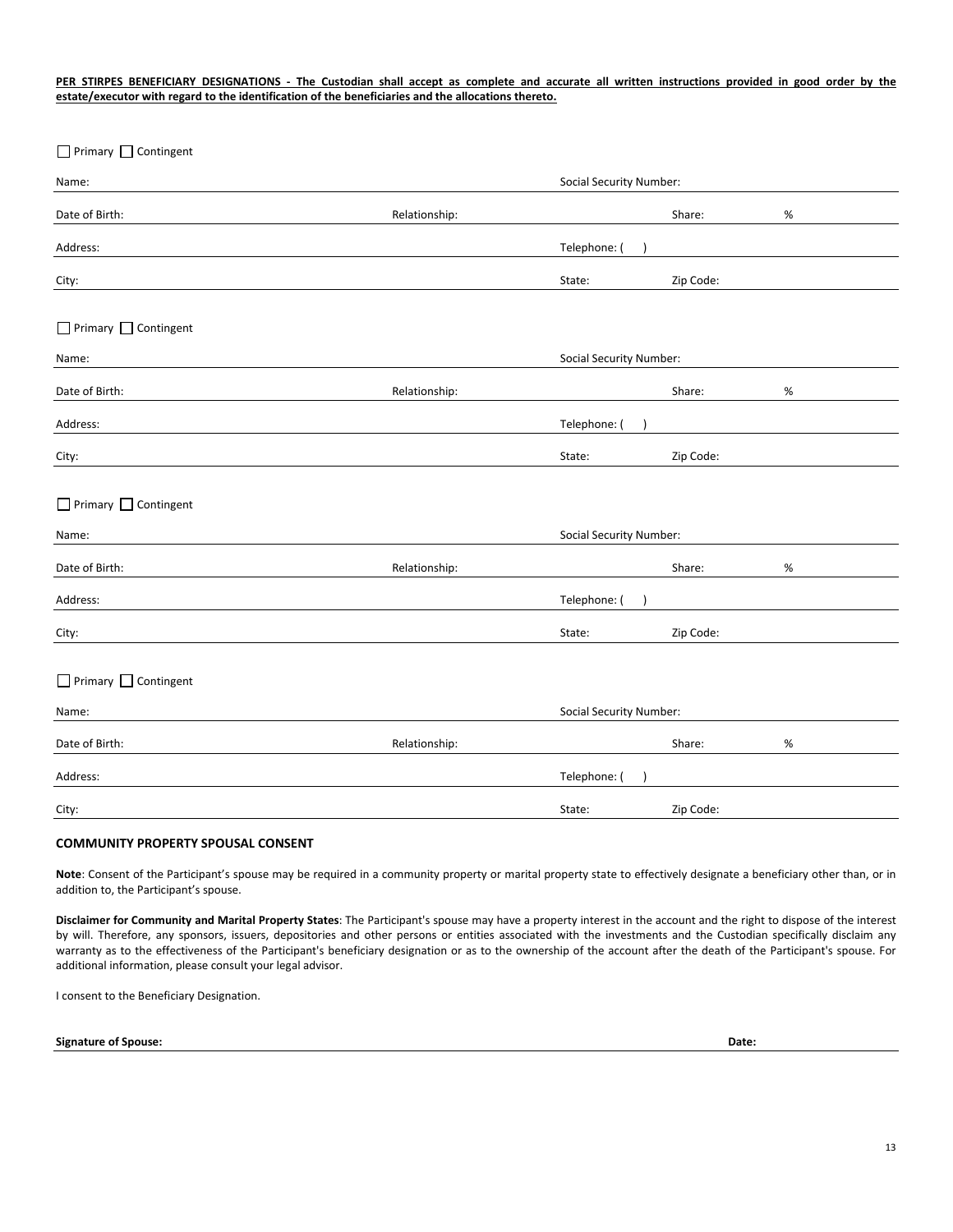# Telephone Redemption

Privileges Certain restrictions apply.

I do not want the ability to **redeem** IRA shares by telephone on this account.

# **TERMS AND CONDITIONS**

I, the Participant, acknowledge receiving and reading the SIMPLE IRA Application and Adoption Agreement Instructions, the Disclosure Statement, the Custodial Account Agreement and the Privacy Notice (the "Account Documents"). I acknowledge receiving and reading the current prospectus for each Mutual Fund I may have designated for investment. I understand that contributions to my SIMPLE IRA will be invested in accordance with the written instructions I provide with respect to that contribution. The Custodian, upon proper instructions from me, is authorized to exchange units of one Eligible Asset for units of any other Eligible Asset and to purchase units of any Eligible Asset with the proceeds of any redemption.

I hereby establish a SIMPLE IRA in accordance with the instructions provided on these pages and agree to participate under the terms and conditions contained in the Account Documents and these pages titled "SIMPLE IRA APPLICATION AND ADOPTION AGREEMENT" (the "Full Agreement"). I agree that this SIMPLE IRA becomes effective only upon written acceptance by the Custodian and that such written acceptance will consist of a confirmation of transaction statement. I also acknowledge receiving a copy of the employer plan document under which this SIMPLE IRA is established.

I agree that the Custodian may amend (add to, delete from or revise) any term of the Full Agreement at any time by notice to me and that my sole remedy if I disagree with the amendment is to transfer funds in the SIMPLE IRA account to another custodian. I agree that the Full Agreement is binding on me and on my successors in interest.

**Custodial Fees:** \$20.00 annual maintenance fee per account per year. This fee is owed and due for each full and partial calendar year that the SIMPLE IRA is open. The Participant may pay the fee with funds other than those in the SIMPLE IRA ("non-custodial funds"). If the fee for a calendar year is not paid by the participant from non-custodial funds by the date reasonably designated by the Custodian or prior to closing the SIMPLE IRA account, the Custodian is authorized to deduct the fee from funds in the SIMPLE IRA account at any time immediately after such payment due date or immediately after receiving instructions to close the SIMPLE IRA account. The Custodian is authorized to change the fee but will give at least 30 days written notice to the Participant of any fee change. The Custodian will keep those records, identify and file returns and provide other information concerning the IRA as required of custodians by the Internal Revenue Code and any regulations issued or forms adopted by the Internal Revenue Service or U.S. Treasury Department.

I understand that the telephone transaction privileges will apply to my account. If I have telephone transaction privileges, I agree that neither the Custodian, MERIDIAN FUND, INC., nor their transfer agent, their agents, officers, trustees, directors or employees will be liable for any loss, liability or expense for acting, or refusing to act on instructions given under the telephone transaction privileges that are reasonably believed to be genuine and I accept the risk of loss.

I direct that upon my death benefits be paid as indicated on the beneficiary designation. If I name a Trust as beneficiary, I understand I must provide certain information concerning such Trust to the Custodian.

I (the Participant) certify under penalties of perjury that (i) all information I have provided on this form or otherwise in connection with establishing my SIMPLE IRA is true, correct, and complete, and (ii) I am a US person (including a US resident alien) and that my Social Security Number is true, correct and complete and that this number is my Taxpayer Identification Number. (Foreign persons must use appropriate Form W-8)

**To help the U.S. Government fight the funding of terrorism and money laundering activities, Federal law requires all financial institutions to obtain, verify, and record information that identifies persons opening accounts; To comply, the Custodian requires the participant's name, address, date of birth and governmentissued identification number (generally, a Social Security Number) and other information that may help the Custodian identify the participant; and the Custodian may ask for copies of related documentation and may consult third-party databases to help verify the participant's identity. I have read and I understand the Disclosure Statement which explains the risks of opening this account if I do not provide all requested identification materials or if my identity cannot be adequately verified in accordance with U.S. Government requirements.** 

### **Participant's Signature:** Date: **Date: Date: Date: Date: Date: Date: Date: Date: Date: Date: Date: Date: Date: Date: Date: Date: Date: Date: Date: Date: Date: Date: Date: Date**

SIMPLE IRA Custodian: BNY Mellon Investment Servicing Trust Company, 4400 Computer Drive, Westborough MA 01581

# **DEALER OR ADVISOR DESIGNATION** - If you do not have a Dealer or Advisor assisting you with this transaction, please leave this section blank.

| Firm Name:             | Firm Number:   |
|------------------------|----------------|
| Representative's Name: | Rep. Number:   |
| Telephone: (           | Branch Number: |
| <b>Branch Address:</b> |                |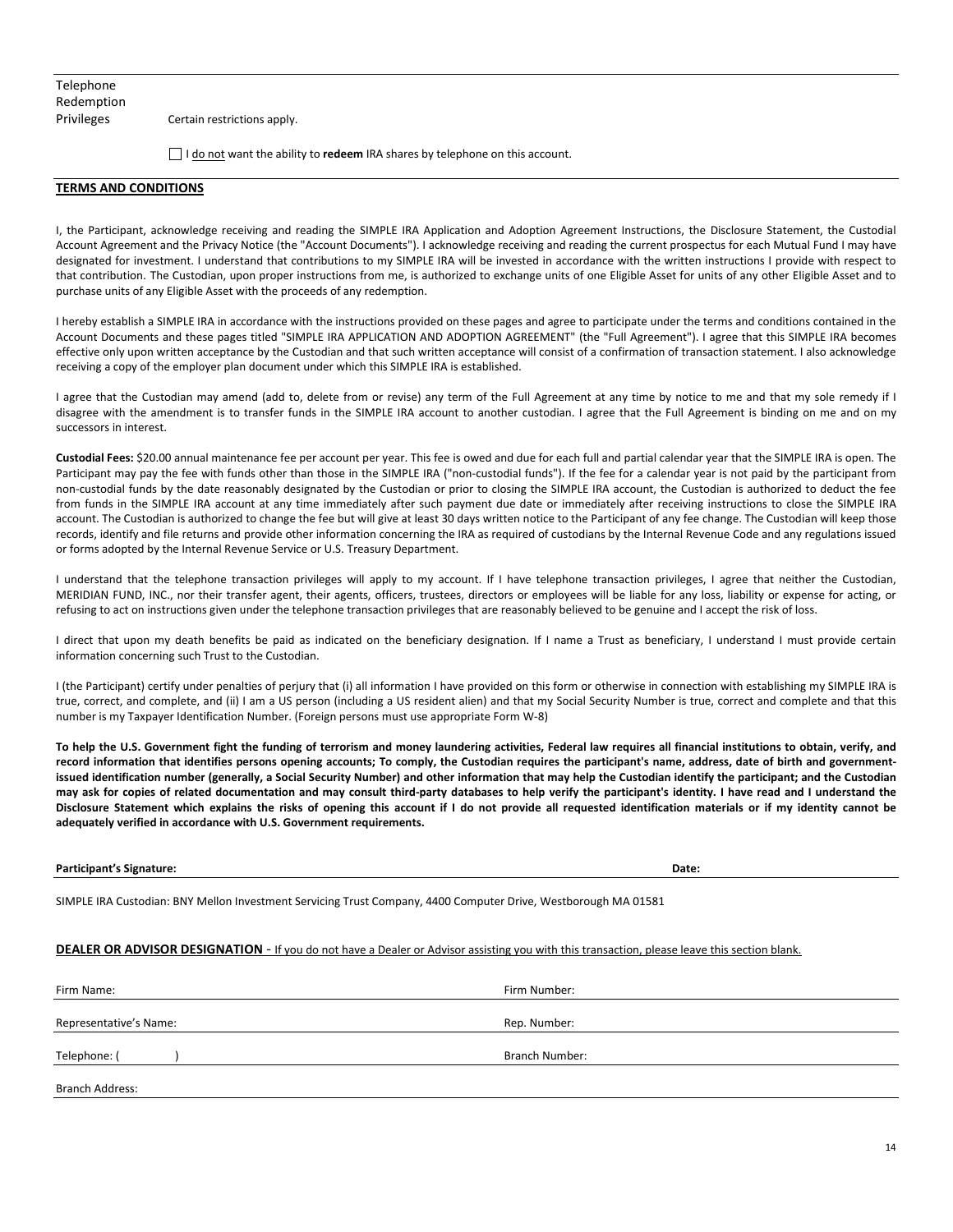# **MERIDIAN FUND, INC. SIMPLE INDIVIDUAL RETIREMENT ACCOUNT (SIMPLE IRA) TRANSFER OF ASSETS FORM**

Use this form to request a transfer of SIMPLE IRA assets held with another custodian to your MERIDIAN FUND, INC. SIMPLE IRA. Based on your instructions, BNY Mellon Investment Servicing Trust Company will initiate the transfer for you. If you reached or passed the age Required Minimum Distributions begin (age 70 % if you were born on or prior to June 30, 1949 and age 72 if you were born on or after July 1, 1949), you are responsible for distributing any required minimum distribution amounts from your current SIMPLE IRA in advance of the transfer. Please remember the transfer of assets can only occur between SIMPLE IRA accounts. Incomplete information will result in delays in processing your request. If you need assistance completing this form, please contact Shareholder Services at 1-800-446-6662.

# **PARTICIPANT INFORMATION**

| Name:                   | Cell Phone: (          |           |
|-------------------------|------------------------|-----------|
| Address:                | Alternate Telephone: ( |           |
| City:                   | State:                 | Zip Code: |
| Social Security Number: | Date of Birth:         |           |

# **INVESTMENT INSTRUCTIONS**

Complete items A and B.

A.  $\Box$  I am opening a new SIMPLE IRA and have attached the required SIMPLE IRA Application.

Deposit the proceeds into my existing SIMPLE IRA. Account Number:

#### **B.** Invest as follows: (Minimum initial investment is \$1,000)

| Fund Name: | Dollar Amount \$ | or | Percentage | %               |
|------------|------------------|----|------------|-----------------|
| Fund Name: | Dollar Amount \$ | or | Percentage | %               |
| Fund Name: | Dollar Amount \$ | or | Percentage | %               |
|            |                  |    |            | Must equal 100% |

# **CURRENT CUSTODIAN AND ACCOUNT INFORMATION**

Please attach your most recent statement, if possible. Note: your current custodian may require a Medallion Signature Guarantee to process your transfer request. Please see the Participant Authorization section for an explanation of the Medallion Signature Guarantee.

#### **Name of current custodian:**

| Address:                                                |                     |                            |                     |                         |  |
|---------------------------------------------------------|---------------------|----------------------------|---------------------|-------------------------|--|
| City:                                                   |                     | State:                     | Zip code:           |                         |  |
| Contact name:                                           |                     |                            | Telephone number: ( |                         |  |
|                                                         |                     |                            |                     |                         |  |
| 1) Investment to transfer:                              |                     |                            |                     |                         |  |
| Account number:                                         |                     | Share class:               | CUSIP number:       |                         |  |
| Liquidate Entire Account                                |                     | □ Partial Dollar Amount \$ | or # of Shares      | $\Box$ Transfer In-Kind |  |
| For Certificate of Deposits:<br>Continued on next page. | $\Box$ Immediately* | At Maturity Date           |                     |                         |  |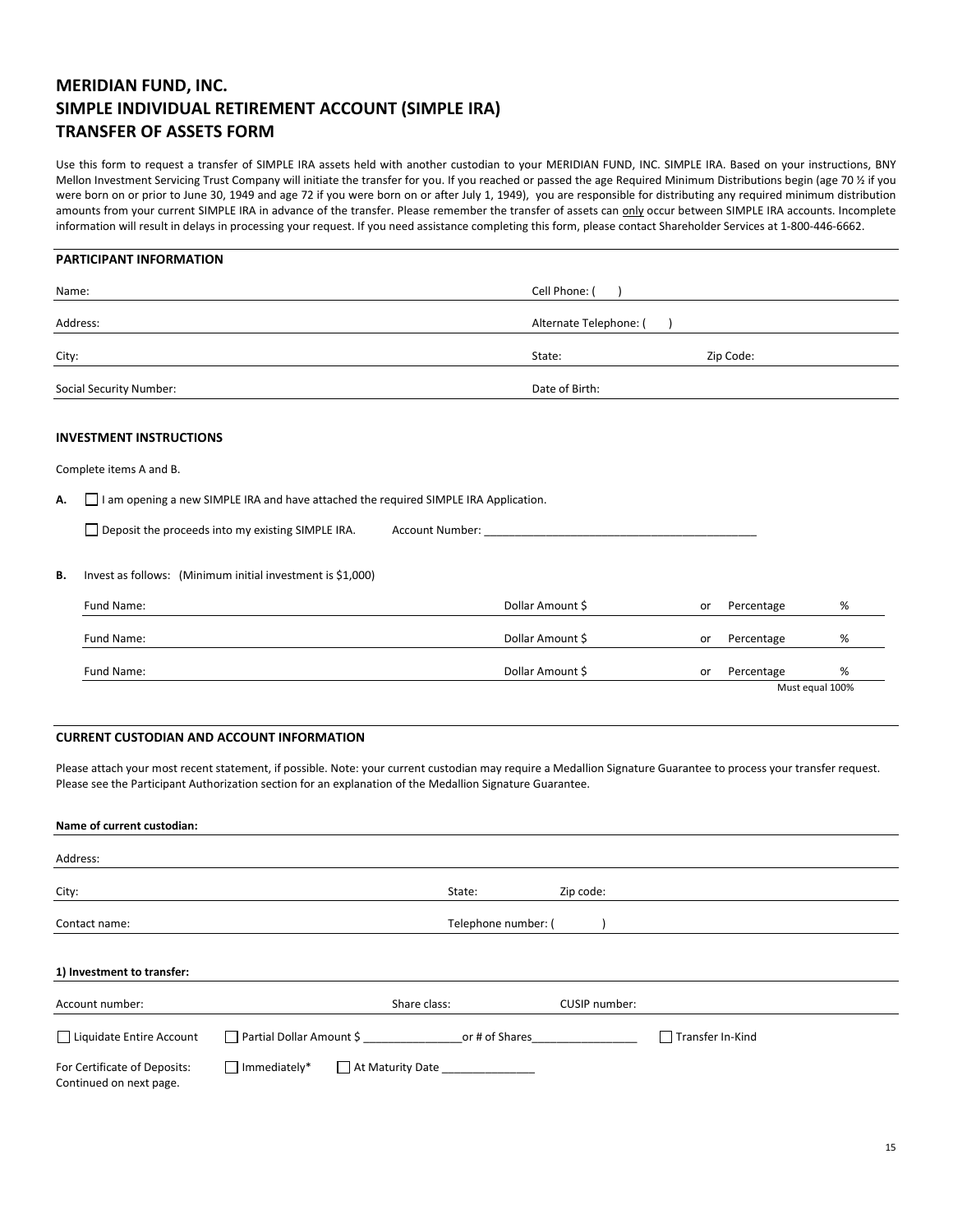# **MERIDIAN FUND, INC. - SIMPLE INDIVIDUAL RETIREMENT ACCOUNT (SIMPLE IRA) TRANSFER OF ASSETS FORM CONTINUED**

| 2) Investment to transfer:   |                          |                  |               |                         |
|------------------------------|--------------------------|------------------|---------------|-------------------------|
| Account number:              |                          | Share class:     | CUSIP number: |                         |
| Liquidate Entire Account     | Partial Dollar Amount \$ | or # of Shares   |               | $\Box$ Transfer In-Kind |
| For Certificate of Deposits: | $\Box$ Immediately*      | At Maturity Date |               |                         |
|                              |                          |                  |               |                         |

**\*Note:** If you wish to have certificates of deposit transferred immediately and they have not matured, you may incur a redemption penalty. We cannot accept requests to transfer assets from certificates of deposit more than 60 days before their maturity.

# **PARTICIPANT AUTHORIZATION**

I authorize the transfer of assets as noted above to my MERIDIAN FUND, INC. SIMPLE IRA and authorize my current custodian, MERIDIAN FUND, INC. and BNY Mellon Investment Servicing Trust Company to process this request on my behalf. I understand it is my responsibility to insure the prompt transfer of assets by the current custodian. I have read and understand all information on this form and hereby provide the applicable authorization.

#### **Participant's Signature: Date: Date: Date: Date: Date: Date: Date: Date: Date: Date: Date: Date: Date: Date: Date: Date: Date: Date: Date: Date: Date: Date: Date: Date: Da**

 **Mail to the following:** 

**First Class Mail: Overnight Mail:**  MERIDIAN FUND, INC. MERIDIAN FUND, INC. P.O. Box 9792 **4400 Computer Drive**<br>Providence, RI 02940 **1980 Westborough, MA** 01

Medallion Signature Guarantee Stamp and Signature (If required by your current custodian or transfer agent): An eligible guarantor is a domestic bank or trust company, securities broker/dealer, clearing agency or savings association that participates in a medallion program recognized by the Securities Transfer Agents Association. The three recognized medallion programs are the Securities Transfer Agents Medallion Program (known as STAMP), Stock Exchanges Medallion Program (SEMP), and the Medallion Signature Program (MSP). A notarization from a notary public is NOT an acceptable substitute for a signature guarantee.

Westborough, MA 01581 1-800-446-6662

Medallion Signature Guarantee Stamp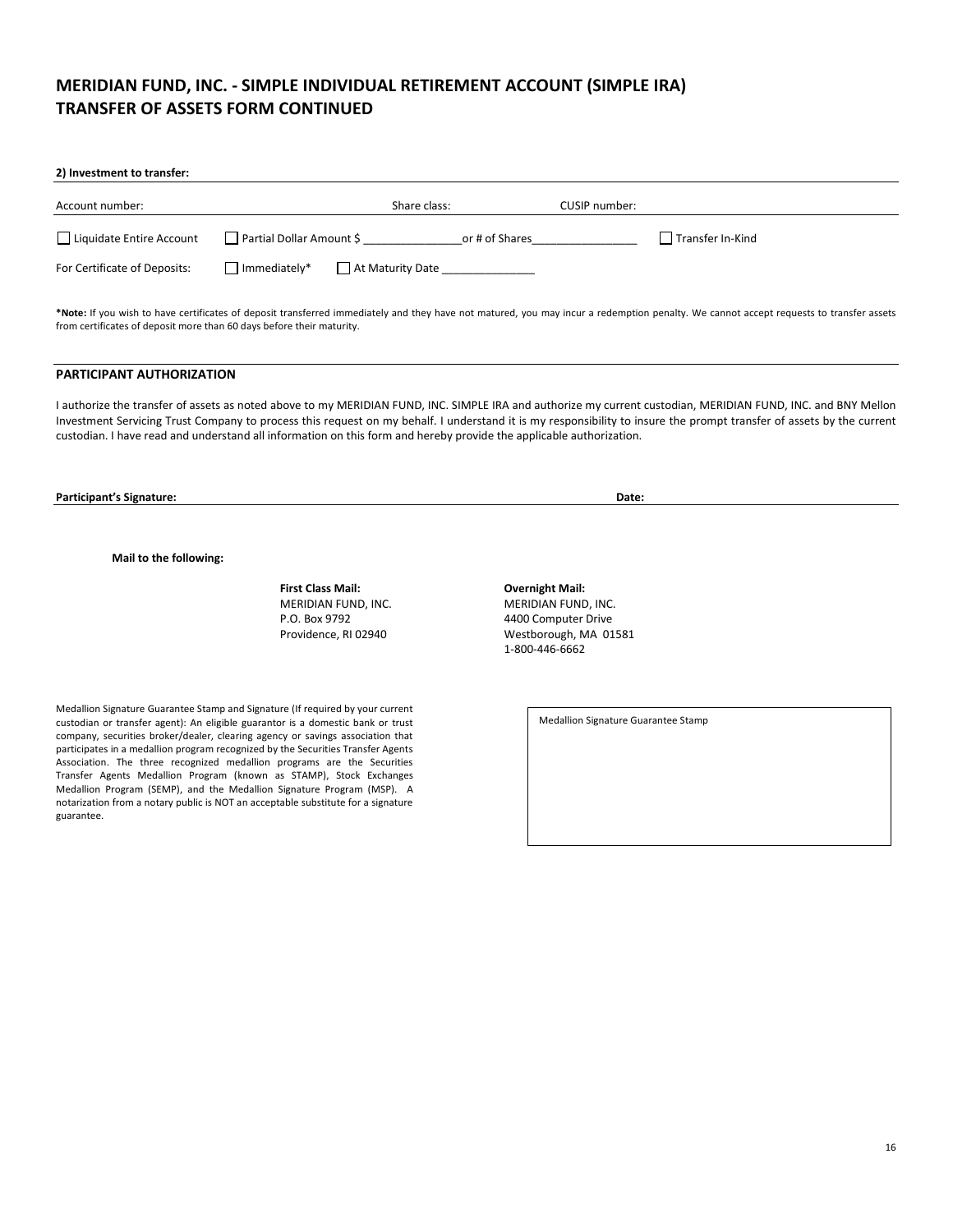# **MERIDIAN FUND, INC. SIMPLE INDIVIDUAL RETIREMENT ACCOUNT (SIMPLE IRA) CERTIFICATION OF ROLLOVER ASSETS**

Use this form to certify that a contribution is an eligible rollover contribution.

#### **RESTRICTION ON INDIRECT (60-DAY) ROLLOVERS**

An IRA participant is allowed only one rollover from one IRA to another (or the same IRA) across all IRAs (Traditional, Rollover, Roth, SEP, SARSEP and SIMPLE) in aggregate that a taxpayer owns in any 12-month or 365-day period. As an alternative, a participant can make an unlimited number of trustee-to-trustee transfers where the proceeds are delivered directly to the receiving financial institution, successor custodian or trustee. You must contact the receiving institution to initiate a trustee-to-trustee transfer. For more information please visit the IRS's web site www.irs.gov using the search term "IRA One-Rollover-Per-Year Rule".

# **PARTICIPANT INFORMATION**

| Name:                          | Cell Phone: (          |
|--------------------------------|------------------------|
| Address:                       | Alternate Telephone: ( |
| City:                          | Zip Code:<br>State:    |
| <b>Social Security Number:</b> | Date of Birth:         |
|                                |                        |

Existing Account Number: **Existing Account Number: but a strached**  $\Box$  New SIMPLE IRA Account Application attached

 **SIMPLE IRA to SIMPLE IRA 60-day Rollover** - I certify that this is a distribution of all or part of my account balance from another SIMPLE IRA and, that this distribution is being rolled over within 60 calendar days. I certify that 365 days have passed since I last received an IRA distribution that I rolled over to this or another IRA.

 **IRA to SIMPLE IRA 60-day Rollover** - I certify that I have been a participant in this SIMPLE IRA plan for 2 or more years. I certify that this is a distribution of all or part of my account balance from another IRA that is not a SIMPLE IRA, and that this distribution is being rolled over within 60 calendar days from the date that I received the distribution. I certify that 365 days have passed since I last received an IRA distribution that I rolled over to this or another IRA.

**SIMPLE IRA 3-Year Rollover** – I certify that this is a distribution from this or another IRA<sup>\*</sup> which is being rolled over within 3 calendar years following the date of a (indicate one below). \*If this distribution is not from a SIMPLE IRA I understand that I must have been a participant in this SIMPLE IRA plan for 2 or more years.

 $\Box$  A qualified birth or adoption distribution(s) of up to \$5,000 in compliance with Section 72(t)(2)(H) of the Internal Revenue Code.

A coronavirus-related distribution(s) of up to \$100,000 made on or after January 1, 2020, as defined by Section 2202(a)(4)(A) of the CARES Act.

 **SIMPLE IRA Eligible Rollover Distribution** – I certify that this is a non-periodic distribution from my previous employer's qualified retirement plan of all or part of my account balance, other than the portion of any distribution which is nontaxable, which is being rolled over within 60 calendar days. (Your employer's plan administrator should be able to tell you what portion of your distribution is an "eligible distribution".) I certify that no portion of this rollover is from any portion of a Designated Roth Contribution Account under my employer's qualified retirement plan or from any amount required to be distributed under Internal Revenue Code Sections 408(a)(6) and 401(a)(9), commonly known as a required minimum distribution.

#### **PARTICIPANT CERTIFICATION**

I certify that the contribution described above is an eligible SIMPLE IRA rollover contribution. I certify that this contribution is being rolled over within 60 calendar days (or within 3 years if applicable) or is being rolled directly from my employer's plan or current custodian and meets the requirements for tax law provisions, as described above. I certify that the rollover is not part of a series of payments over my life expectancy or over a period of 10 years or more. The rollover does not include any required minimum distribution, hardship distribution, corrective distribution, or deemed distribution from the employer's qualified retirement plan. I understand that this rollover contribution is irrevocable and involves important tax considerations. Specifically, I understand that a rollover contribution from a pretax qualified retirement plan will no longer be eligible for the special averaging, capital gains and separate tax treatment that may be available under my employer's plan. I agree that I am solely responsible for all tax consequences. I understand that if I have not been a participant in this SIMPLE Plan for a minimum of 2 years that only distributions from another SIMPLE IRA are eligible to be rolled over into this account and rollover of assets from any other plan may be ineligible for rollover. I also agree that neither the Custodian nor Meridian Fund, Inc. shall have responsibility for any such tax consequences or any consequences resulting from this amount being ineligible for rollover. Rules regarding rollovers, and their tax implications, are complex. Please refer to IRS Publication 590-b or a professional tax advisor for more information.

I have read this form and understand and agree to be legally bound by the terms of this form. I also understand that the Custodian will rely on my instructions within this form when accepting my rollover contribution.

#### **Participant's Signature:** Date: Date: Date: Date: Date: Date: Date: Date: Date: Date: Date: Date: Date: Date: Date: Date: Date: Date: Date: Date: Date: Date: Date: Date: Date: Date: Date: Date: Date: Date: Date: Date: Dat

#### **Mail to the following:**

**First Class Mail: Overnight Mail:**  MERIDIAN FUND, INC. MERIDIAN FUND, INC. P.O. Box 9792 4400 Computer Drive

Providence, RI 02940 Westborough, MA 01581 1-800-446-6662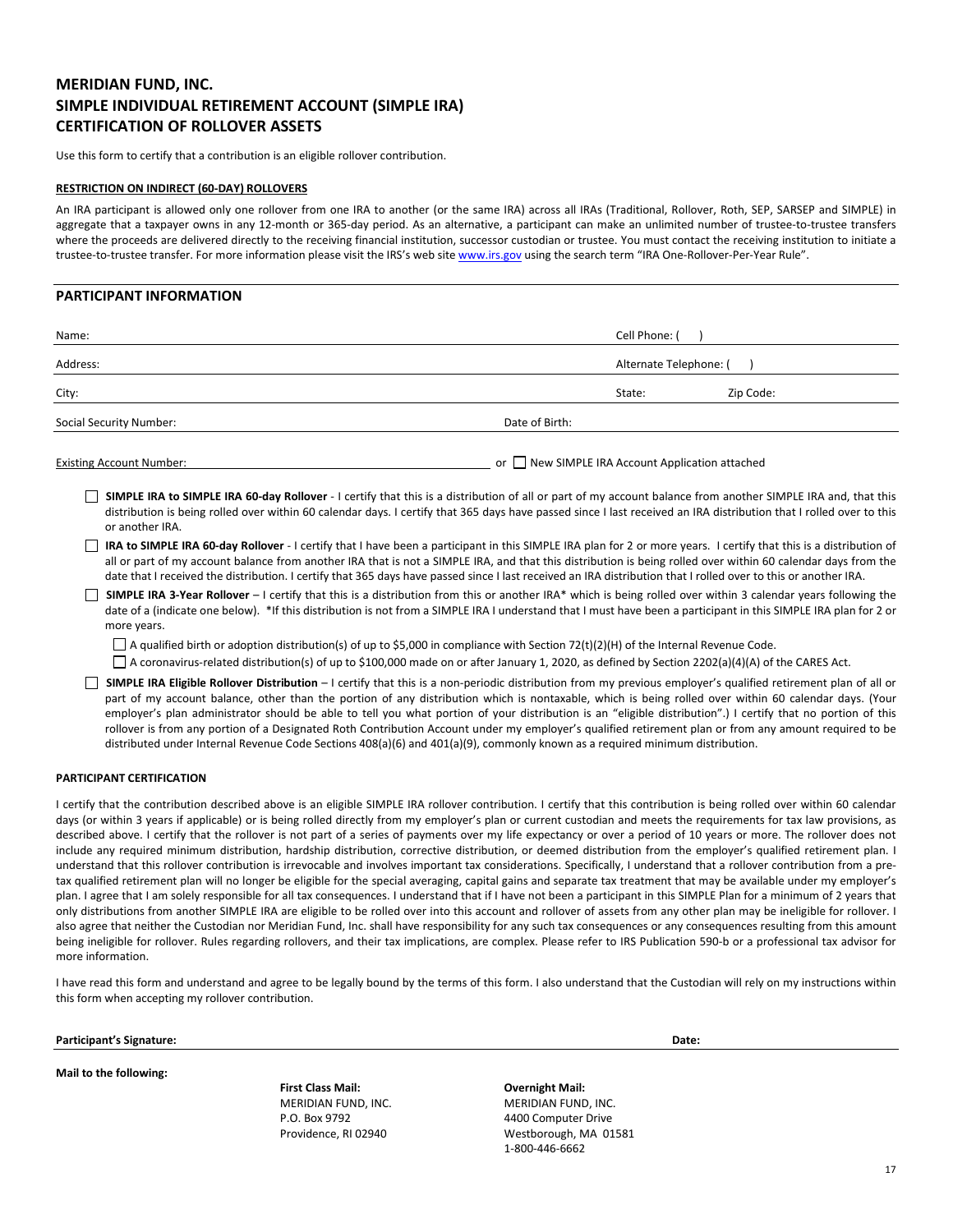| <b>FACTS</b> | WHAT DOES BNY MELLON INVESTMENT SERVICING TRUST COMPANY |
|--------------|---------------------------------------------------------|
|              | DO WITH YOUR PERSONAL INFORMATION?                      |

Why? Financial companies choose how they share your personal information. Federal law gives consumers the right to limit some but not all sharing. Federal law also requires us to tell you how we collect, share, and protect your personal information. Please read this notice carefully to understand what we do.

| What? | The types of personal information we collect and share depend on the product or service you have with   |
|-------|---------------------------------------------------------------------------------------------------------|
|       | us. This information can include:                                                                       |
|       | Social Security number                                                                                  |
|       | Account balances                                                                                        |
|       | Transaction history                                                                                     |
|       | Account transactions                                                                                    |
|       | Retirement assets                                                                                       |
|       | When you are no longer our customer, we continue to share your information as described in this notice. |

| How? | All financial companies need to share customers' personal information to run their everyday business. In |
|------|----------------------------------------------------------------------------------------------------------|
|      | the section below, we list the reasons financial companies can share their customers' personal           |
|      | information; the reasons BNY Mellon Investment Servicing Trust Company chooses to share; and             |
|      | whether you can limit this sharing.                                                                      |

| Reasons we can share your personal information                                                                                                                                             | Does BNY Mellon<br><b>Investment Servicing Trust</b><br><b>Company share?</b> | Can you limit this sharing? |
|--------------------------------------------------------------------------------------------------------------------------------------------------------------------------------------------|-------------------------------------------------------------------------------|-----------------------------|
| For our everyday business purposes-<br>such as to process your transactions, maintain your<br>account(s), respond to court orders and legal<br>investigations, or report to credit bureaus | <b>Yes</b>                                                                    | No                          |
| For our marketing purposes-<br>to offer our products and services to you                                                                                                                   | No                                                                            | No                          |
| For joint marketing with other financial companies                                                                                                                                         | No.                                                                           | No                          |
| For our affiliates' everyday business purposes-<br>information about your transactions and experiences                                                                                     | Yes                                                                           | No                          |
| For our affiliates' everyday business purposes-<br>information about your creditworthiness                                                                                                 | No                                                                            | No                          |
| For our affiliates to market to you                                                                                                                                                        | No                                                                            | No                          |
| For nonaffiliates to market to you                                                                                                                                                         | No.                                                                           | No.                         |